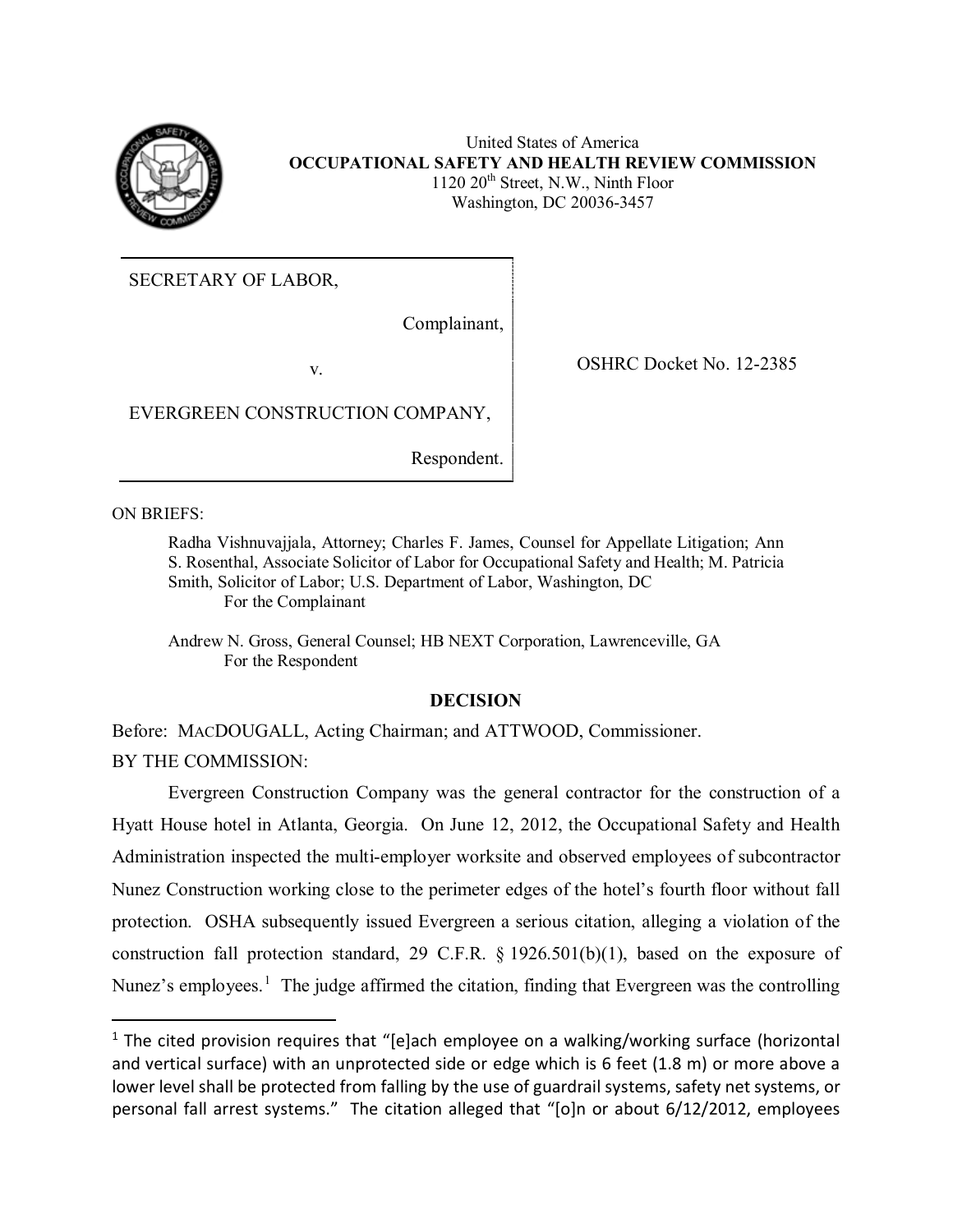employer at the worksite and that, although it lacked actual knowledge of the violative condition, it did have constructive knowledge.[2](#page-1-0) *See Summit Contractors Inc*., 22 BNA OSHC 1777, 1781 (No. 03-1622, 2009) ("controlling employer is one who 'has general supervisory authority over the worksite, including the power to correct safety and health violations or require others to correct them.' ") (quoting OSHA's Multi-Employer Citation Policy, OSHA Instruction CPL 02-00-124 § X.E.1 (Dec. 10, 1999)); *Jacobs Field Servs. N. Am.*, 25 BNA OSHC 1216, 1218 (No. 10-2659, 2015) (to establish knowledge, Secretary must prove that the employer knew or, with the exercise of reasonable diligence, should have known of the hazardous condition), *aff'd*, 659 F. App'x 181 (5th Cir. 2016), *petition for cert. filed* (U.S. Jan. 25, 2017) (No. 16-950).

On review, Evergreen argues that the judge erred in finding it had constructive knowledge of Nunez's failure to use fall protection.<sup>[3](#page-1-1)</sup> The two Commission members are divided on this issue. To resolve this impasse, the members agree to vacate the direction for review, thereby allowing the judge's decision to become the final appealable order of the Commission, with the precedential value of an unreviewed administrative law judge's decision. *See, e.g.*, *Action Elec. Co.*, 25 BNA OSHC 2120, 2121 (No. 12-1496, 2016), *appeal docketed*, No. 16-15792 (11th Cir. Sept. 1, 2016); *Cranesville Aggregate Cos.*, 25 BNA OSHC 2001, 2002 (No. 09-2011 & 09-2055, 2016) (consol.), *appeal docketed*, No. 16-2055 (2d Cir. June 17, 2016); *Texaco, Inc.*, 8 BNA OSHC 1758, 1760 (No. 77-3040 & 77-3542, 1980) (consol.); *Rust Eng'g Co.*, 11 BNA OSHC 2203, 2205 (No. 79- 2090, 1984); *Safeway, Inc.*, 20 BNA OSHC 1021, 1023 (No. 99-0316, 2003), *aff'd*, 382 F.2d 1189 (10th Cir. 2004); *Timken Co.*, 20 BNA OSHC 1070, 1072 (No. 97-0970, 2003). *See also* 29 U.S.C.  $\S$ § 659(c), 660(a)-(b), 661(i).

 $\overline{a}$ 

were exposed to fall hazards of 30 feet 8 inches to the ground below while working within 1 foot of the unprotected edge of the 4<sup>th</sup> floor with no fall protection."

<span id="page-1-0"></span> $2$  There was no dispute before the judge regarding the applicability, noncompliance, and exposure elements of the Secretary's prima facie case. *Astra Pharma. Prods.*, 9 BNA OSHC 2126, 2129 (No. 78-6247, 1981) *aff'd in relevant part,* 681 F.2d 169 (1st Cir. 1982) ("To prove a violation, the Secretary must show by a preponderance of the evidence that: (1) the cited standard applies; (2) there was a failure to comply with the cited standard; (3) employees had access to the violative condition; and (4) the cited employer either knew or could have known of the condition with the exercise of reasonable diligence.").

<span id="page-1-1"></span><sup>&</sup>lt;sup>3</sup> Evergreen does not challenge the judge's finding that it was a controlling employer, and the Secretary does not challenge the judge's finding that Evergreen lacked actual knowledge of the violative condition.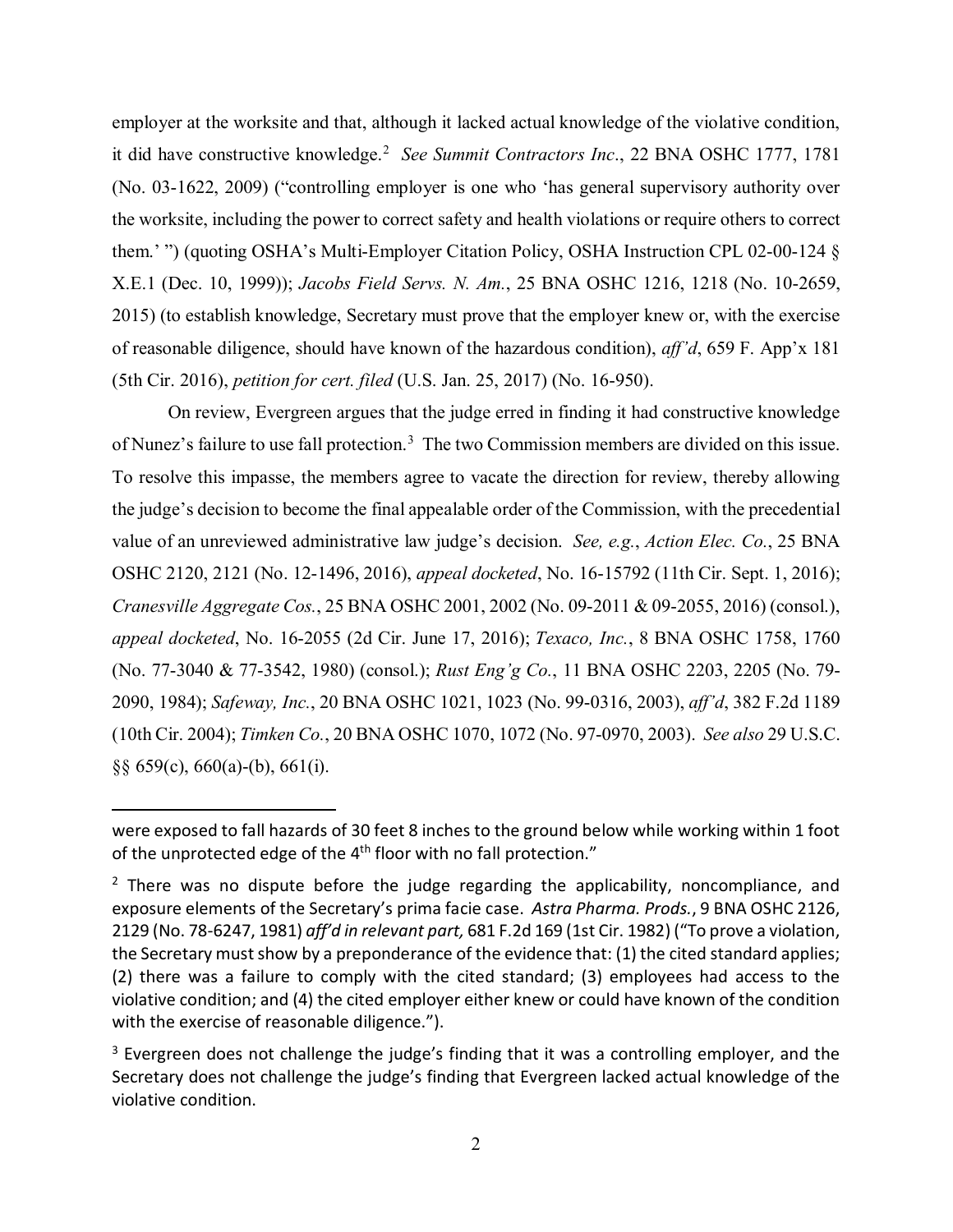Accordingly, the direction for review is vacated. The separate opinions of the two participating Commission members follow.

SO ORDERED.

 $\sqrt{s/2}$ 

 $\frac{\ensuremath{\mathit{S}}\xspace\ensuremath{\mathit{S}}\xspace\ensuremath{\mathit{S}}\xspace\ensuremath{\mathit{N}}\xspace}$  Heather L. MacDougall Acting Chairman

Dated: April 26, 2017 Cynthia L. Attwood

 $\sqrt{s}$ /

Commission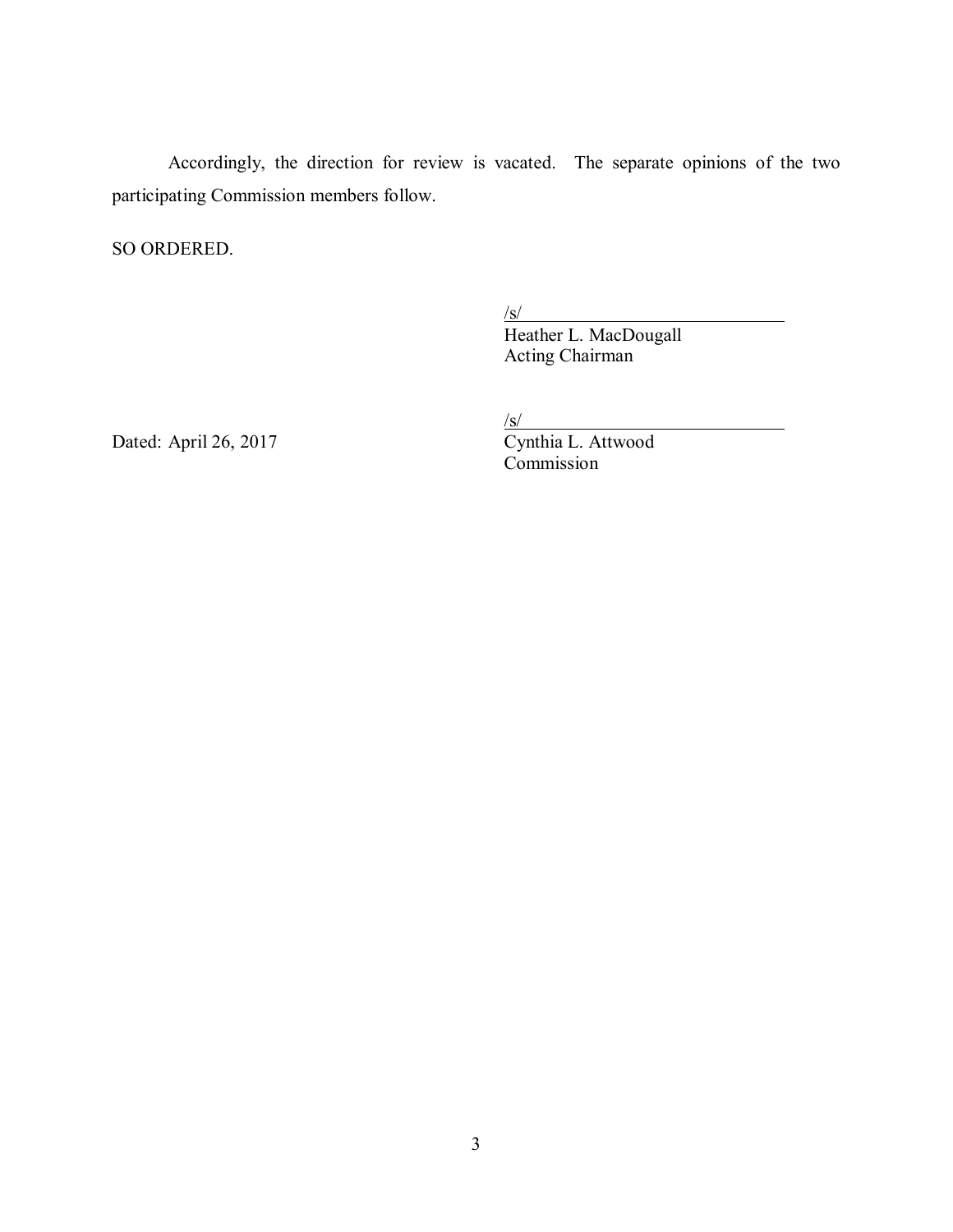## **Separate Opinion of Acting Chairman MacDougall**

MACDOUGALL, Acting Chairman:

l

The only issue on review is whether the Secretary established that Evergreen Construction had constructive knowledge of a violative condition created by one of its subcontractors and to which only that subcontractor's employees were exposed.<sup>[1](#page-3-0)</sup> The judge concluded that this element of the Secretary's burden of proof was met because: (1) reasonable diligence required Evergreen, as the worksite's "controlling employer," to inspect the work of Nunez Construction, the subcontractor in question, during a one to three-hour period at the beginning of the day on which OSHA inspected the worksite; and (2) Evergreen had an inadequate safety program with regard to enforcing Nunez's compliance with OSHA safety requirements.<sup>[2](#page-3-1)</sup>

I would find that the judge erred on both counts. First, demanding a level of reasonable diligence from Evergreen equal to that which would be required if its own employees were exposed to the cited hazard is completely at odds with the Secretary's own principle that the diligence required of a controlling employer is less than that of an exposing employer. Second, I would find that the actions Evergreen took to enforce its own safety program with respect to another employer's safety compliance not only met but exceeded any responsibility it may have under the Occupational Safety and Health Act of 1970, 29 U.S.C. §§ 651-678. Therefore, for the reasons

<span id="page-3-0"></span><sup>1</sup> None of the other elements of the Secretary's prima facie case are in dispute. *See Astra Pharma. Prods.*, 9 BNA OSHC 2126, 2129 (No. 78-6247, 1981) *aff'd in relevant part,* 681 F.2d 169 (1st Cir. 1982) ("To prove a violation, the Secretary must show by a preponderance of the evidence that: (1) the cited standard applies; (2) there was a failure to comply with the cited standard; (3) employees had access to the violative condition; and (4) the cited employer either knew or could have known of the condition with the exercise of reasonable diligence.").

<span id="page-3-1"></span> $<sup>2</sup>$  On review, Evergreen does not dispute its status as a "controlling employer," so I would not</sup> disturb the judge's finding on that issue. However, I have previously expressed concerns about whether the Secretary has the authority to cite an employer for a violation when its own employees are not exposed to the hazard. In my view, the OSHA's Multi-Employer Citation Policy (MEP), OSHA Instruction CPL 02-00-124 (Dec. 10, 1999) is in tension with the OSH Act's statutory language. *Ryder Transp. Serv.*, 24 BNA OSHC 2061, 2064 (No. 10-0551, 2014) (concurring, Commissioner MacDougall). *See IBP, Inc. v. Herman*, 144 F.3d 861, 865 (D.C. Cir. 1998) (expressing doubt about validity of MEP and noting tension between MEP and statute)*; see also Summit II*, 23 BNA OSHC 1196 (No. 05-0839, 2010) (dissenting, Commissioner Thompson), *aff'd*, 442 F. App'x 570 (D.C. Cir. 2011).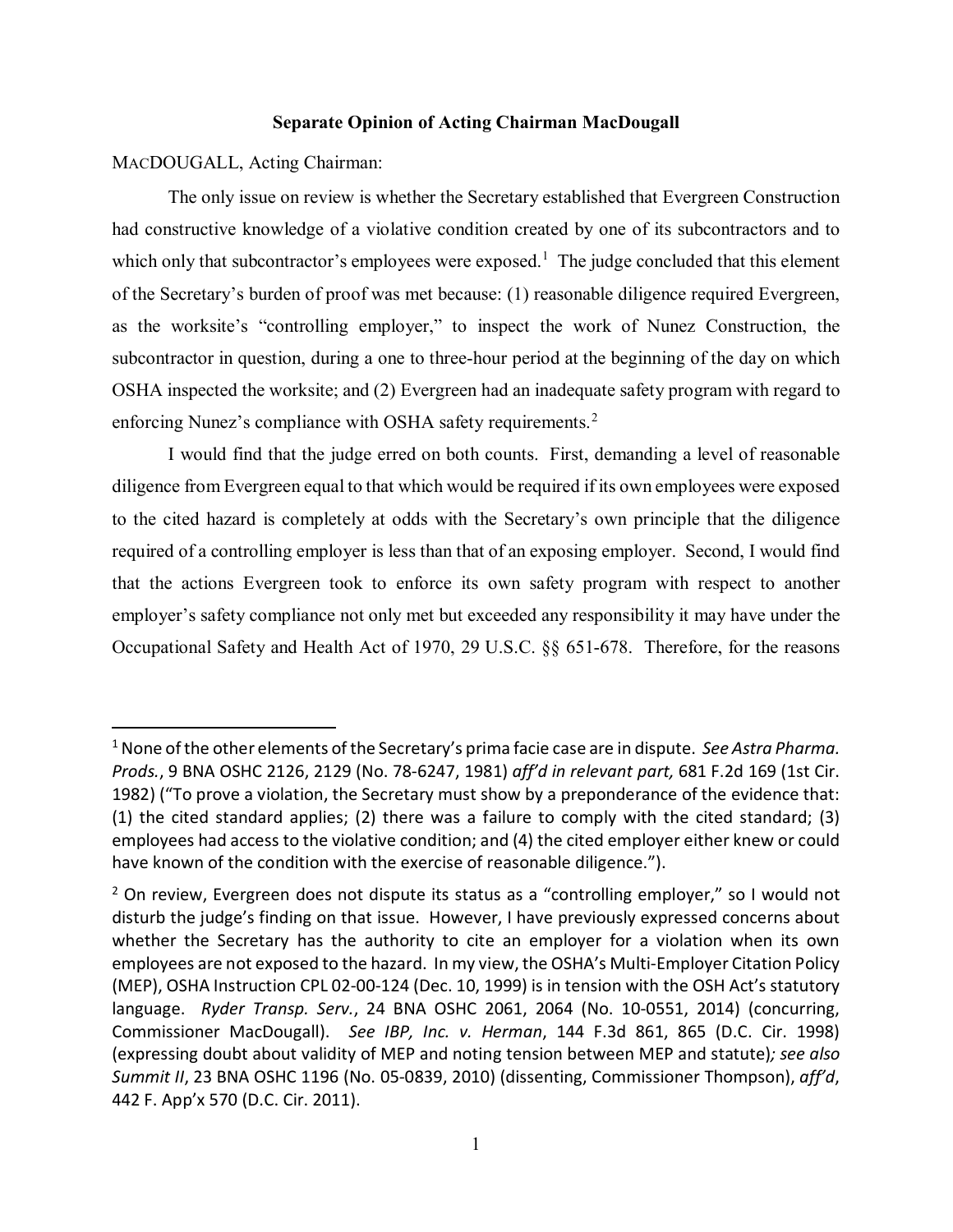detailed below, I would find that Evergreen lacked constructive knowledge of Nunez's failure to use fall protection and the citation should be vacated.

#### **Background**

Evergreen was the general contractor for a project that involved the construction of a sixstory building on three acres of land. As general contractor, Evergreen contracted with various subcontractors to perform work on the project, which led to as many as twenty subcontractors present at the worksite at one time.<sup>[3](#page-4-0)</sup> Nunez was a masonry subcontractor that started work on the second floor of the building in early May 2012, and worked intermittently over the next month as floor slabs were put into place. Its work included constructing the walls for the building out of concrete block.

On June 12, 2012, OSHA compliance officer, Charles Johnson, arrived at the worksite around 10:00 a.m. He observed Nunez's employees building walls close to the unprotected edge of the building's fourth floor, which Evergreen does not dispute lacked exterior walls, guardrails, or safety nets to protect against falls. Plans for the project reflect that the distance from the fourth floor to the ground was 31 feet. After observing and photographing the fall hazards, the CO met with Donald DiRenno, Evergreen's site superintendent, in the company's onsite trailer and then accompanied him to the fourth floor where DiRenno confronted Adam Nunez, the subcontractor's owner, and said: "Didn't I tell you to get some fall protection on?"

As Evergreen's site superintendent, DiRenno served as the onsite construction supervisor and safety manager for the entire project. He typically walked the worksite "a couple of times in the morning and a couple of times in the afternoon and more if required" to check on the progress of the work, look for safety issues, and point out to subcontractors any safety violations he observed. When he saw a safety violation, he would stop the subcontractor employee involved, contact the worker's foreman or supervisor, and explain the issue and how to correct it. He testified that "[t]he work is stopped until the situation is rectified, depending on the severity. It could be anything from a ten-minute fix to several hours or days." Through his inspections, DiRenno found Nunez employees working without fall protection on several occasions. Each time he took corrective action: on two to three of these occasions, DiRenno provided fall protection equipment

<span id="page-4-0"></span> $3$  At the time of the OSHA inspection, approximately eight to ten subcontractors were present on the worksite.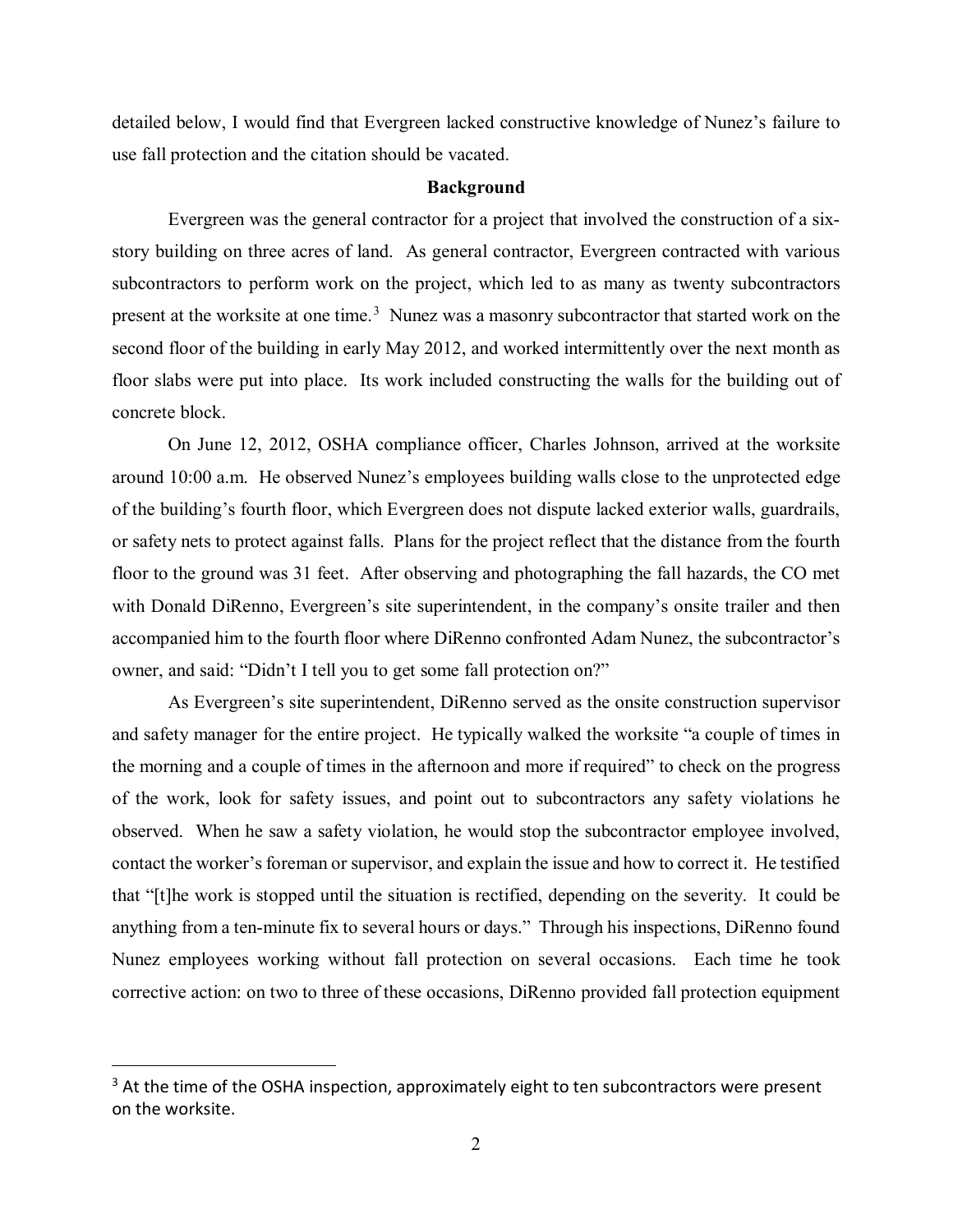(such as harnesses, rails, and lanyards) to Nunez employees, and at other times he sent Nunez employees home.

On June 11, 2012, the day before the OSHA inspection, DiRenno inspected the worksite twice and saw Nunez's employees working without fall protection both times, once in the morning and once in the afternoon. On both occasions, he directed them to use fall protection. The following day, from 7:00 a.m. until the CO arrived at the trailer around 11:00 a.m., DiRenno was in meetings with representatives of various subcontractors and others, including Adam Nunez, in the trailer's conference room; he had not yet inspected the worksite that morning. It is not clear from the record when Nunez actually began its work that day, but its employees typically worked a later schedule than other subcontractors on the project; Nunez typically arrived at the worksite between 8:00 and 9:00 a.m. and finished its day at 4:00 or 4:30 p.m., while other subcontractors typically worked from 7:00 a.m. until 3:30 p.m.

## **Discussion**

## **I. Reasonable Diligence**

 $\overline{\phantom{a}}$ 

To establish constructive knowledge, the Secretary must show that the employer, with the exercise of reasonable diligence, could have known of a hazardous condition. *Kerns Bros. Tree Serv*., 18 BNA OSHC 2064, 2067 (No. 96-1719, 2000). An employer has a duty "to take *reasonably* diligent measures to inspect its worksite and discover hazardous conditions; so long as the employer does so, it is not in violation simply because it has not detected or become aware of every instance of a hazard." *Texas A.C.A., Inc.*, 17 BNA OSHC 1048, 1051 (No. 91-3467, 1995) (citations omitted). Under the Secretary's own MEP, an employer's duty to exercise reasonable care where its own employees are not exposed to the hazard "is less than what is required of an employer with respect to protecting its own employees," such that a general contractor need not inspect the worksite as frequently as an employer whose own employees are exposed to the hazard. *See Summit Contractors Inc.*, 22 BNA OSHC 1777, 1781 (No. 03-1622, 2009) (citing OSHA's Multi-Employer Citation Policy, OSHA Instruction CPL 02-00-124 § X.E.2 (Dec. 10, 1999)).

Apparently ignoring this lessened duty, the Secretary maintains that DiRenno should have immediately inspected Nunez's fall protection compliance before its employees even began work on the morning of the OSHA inspection.<sup>[4](#page-5-0)</sup> This would raise the controlling employer's duty to

<span id="page-5-0"></span><sup>&</sup>lt;sup>4</sup> Contrary to my colleague's assertion that "[n]o inspection was necessary," the Secretary unequivocally states: "Reasonable diligence required that Evergreen *inspect* Nunez's fourth floor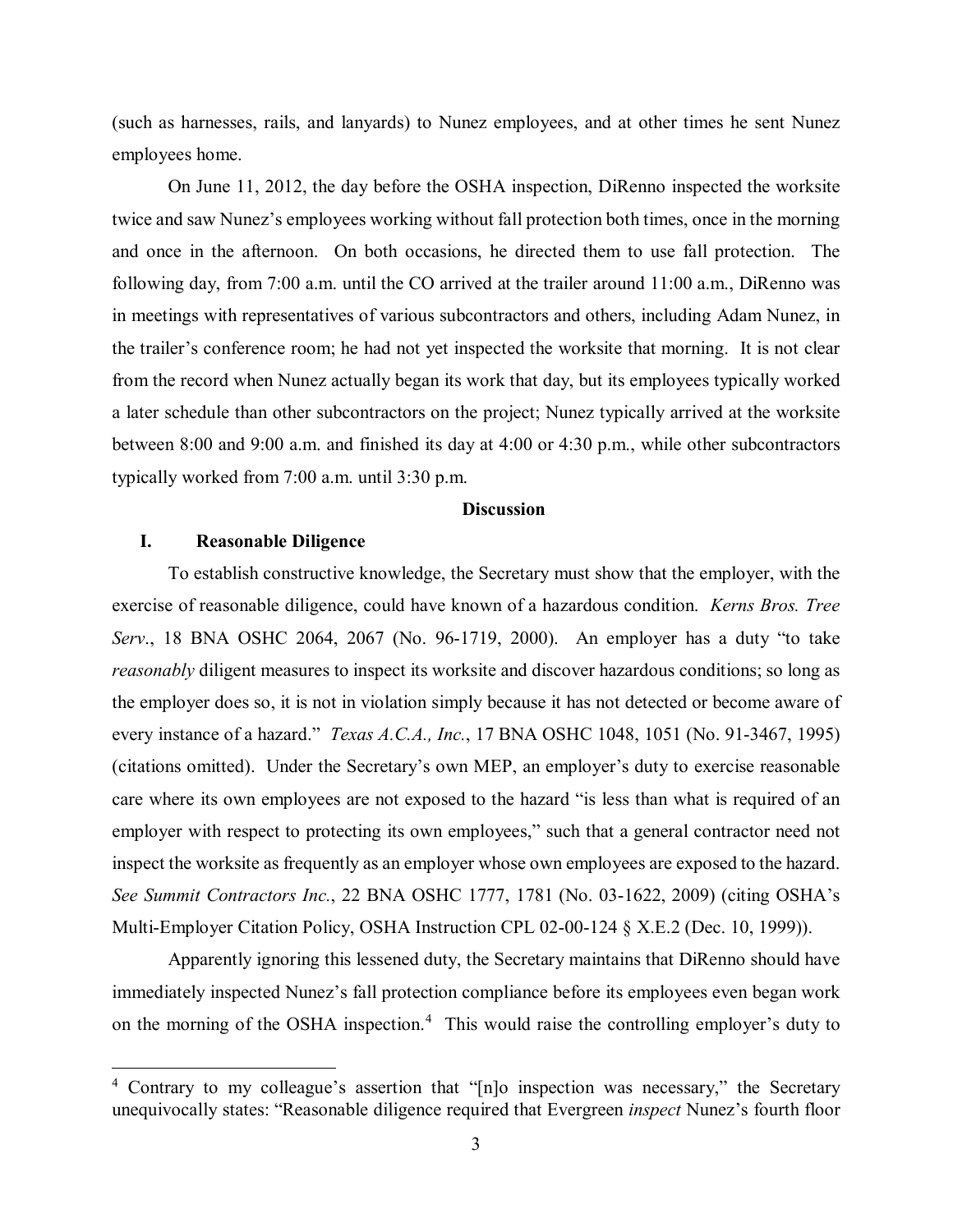exercise reasonable diligence to an unreasonable level. Discharging his responsibilities as Evergreen's onsite supervisor for a 3-acre project with as many as ten subcontractors present at the time in question, DiRenno inspected Nunez's work twice the day before OSHA arrived—once in the morning and once in the afternoon—and on both occasions, he directed the subcontractor to comply. In addition, DiRenno met with Adam Nunez at 7:00 a.m. the very next morning, one of several regular meetings at which safety issues were discussed. This means that DiRenno had already informed Nunez of its compliance obligations up to three times in less than twenty-four hours.<sup>[5](#page-6-0)</sup>

In these circumstances, requiring DiRenno to set aside his other work commitments and obligations on the morning of the OSHA inspection to—within the one-to-three hour timeframe before OSHA arrived<sup>[6](#page-6-1)</sup>—watch for the arrival of Nunez's employees and inspect the area where

work area when Nunez began work in the morning of the day of the [OSHA] inspection." (Emphasis added). Further, as a controlling employer, reasonable diligence did not require Evergreen to verify—either through Nunez or an inspection—the conditions that existed on the morning of June 12, 2012, *before employees arrived and began working*.

<span id="page-6-0"></span><sup>5</sup> My colleague is dismissive of DiRenno's morning meeting with Nunez, claiming that there is no evidence of the June 12th meeting's contents. She concedes, however, that such meetings included the subcontractors who "need to have things brought to their attention." While neither Evergreen nor my decision "specifically" rely on this meeting, I would find that it is reasonable to infer that safety was among "the concerns" DiRenno addressed with Nunez that morning, given what he observed the day before. The Secretary, who carries the burden of proof, has not shown otherwise. In any event, I note that a scheduling meeting, which included subcontractors, was held on June 11th "stressing fall protection and safety on the project," so even if DiRenno's meeting on the morning of June 12th is discounted, Nunez was still informed of its fall protection obligation three times in twenty-four hours. My colleague engages in circular reasoning when she dismisses this meeting for purposes of Evergreen's exercise of reasonable diligence, but then credits it, with no evidence in the record that Nunez employees had begun work and thus had violated the cited standard that day, for "requir[ing] DiRenno to determine at his early morning meeting with Nunez whether the company had taken the steps necessary to comply with the standard."

<span id="page-6-1"></span><sup>&</sup>lt;sup>6</sup> The Secretary contends that Nunez's noncompliance became evident the day before the OSHA inspection (thus, on June 11, 2012), and therefore, the violative condition existed for a long enough period of time that DiRenno had a reasonable opportunity to discover it. However, I would reject the Secretary's contention and find, like the judge on this issue, that the violative condition, as cited, existed only for a small window of time on June 12, 2012—specifically, the one-to-three hour window that covers the time between Nunez's arrival and the CO's. The Secretary's argument not only ignores the citation, as amended, which states that the violation existed "on or about June 12, 2012," but it also assumes that DiRenno's knowledge of Nunez's prior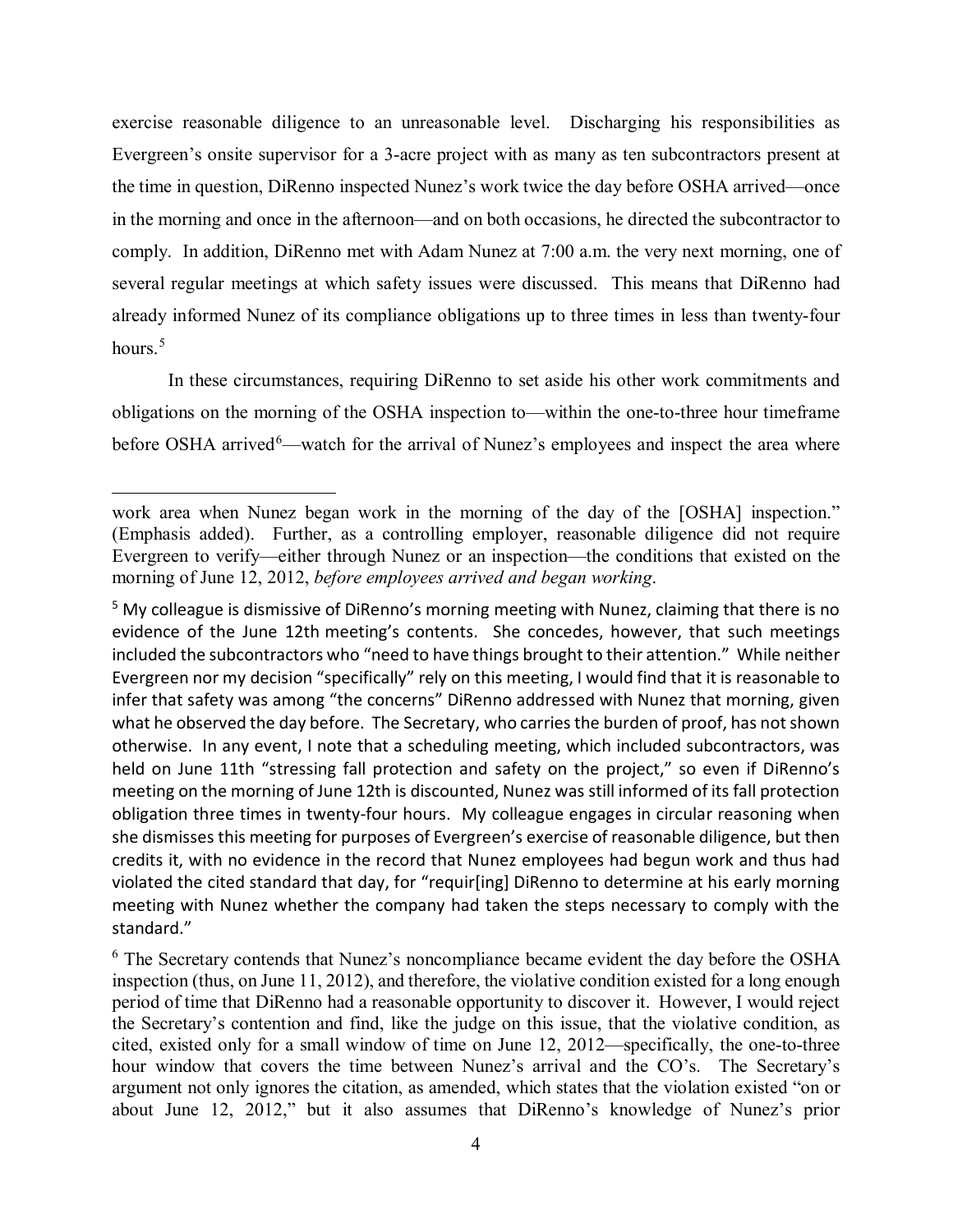they were working, yet again, is equivalent to requiring that Evergreen engage in constant monitoring. *Cf. LJC Dismantling Corp.*, 24 BNA OSHC 1478 (No. 08-1318, 2014) (Secretary failed to establish lack of reasonable diligence where employer whose own employees were exposed had inspected site multiple times a day and improperly planked scaffold existed for about two hours after beginning of work day); *Grossman Steel & Aluminum Corp.*, 4 BNA OSHC 1185, 1188 (No. 12775, 1976) ("[A]s a practical matter, it is impossible for a particular employer … to constantly inspect the worksite to detect hazards created by others.") In fact, the Secretary and my colleague would have us hold Evergreen to an even higher standard of diligence than an employer whose own employees are exposed, as such employers have never been expected to continuously monitor their *own* employees for safety. *Stahl Roofing, Inc.*, 19 BNA OSHC 2179, 2183 (No. 00- 1268 & 00-1637, 2003) (consol.) (quoting *N. Y. State Elec. & Gas Corp. v. Sec'y of Labor*, 88 F.3d 98, 109 (2d Cir. 1996)) ("Insisting that each employee be under continual supervisor surveillance is a patently unworkable burden on employers."). Indeed, the multi-employer cases relied upon by the Secretary have consistently held general contractors to a much lower standard of reasonable

noncompliance is somehow relevant to determining what constituted reasonable diligence on the morning of June 12. My colleague makes this same assumption, citing a number of cases where an employer knew its own employees—in other words, cases not involving multi-employer liability—either routinely violated or followed safety rules. The few multi-employer liability cases relied upon by my colleague for this point involve general contractors who had *yet to discover* a subcontractor's noncompliance—and thus, had yet to take action—despite the violation existing in plain view and for a significant amount of time. In contrast, DiRenno had discovered Nunez's noncompliance twice the day before *and took action both times*. The next opportunity for DiRenno to inspect Nunez was the next day once Nunez's employees arrived at the worksite prior to the start of OSHA's inspection. The only issue, then, is whether diligence required DiRenno to inspect Nunez during that brief timeframe.

Equally flawed is the Secretary's attempt to rely on the fact that DiRenno's trailer window looked out on the fourth floor where Nunez was working—the idea presumably being, according to the Secretary, that all DiRenno had to do was look out the window to discharge his duty to inspect. My colleague makes a similar argument, noting that the "lack of anchorages ... was in plain view" and that DiRenno "could simply have asked Adam Nunez to show him the guardrails or anchorages and other necessary equipment he planned to use." This claim again assumes that the Secretary has defined reasonable diligence here in terms of something less than an inspection. Moreover, both arguments assume that determining what constitutes reasonable diligence in the first place includes consideration of how "easy" it is discharge your obligation. The Commission has never defined reasonable diligence in such terms. The question is simply whether reasonable diligence *required* the cited employer to discover the violative condition—the ease with which that discovery could ultimately have been made is irrelevant.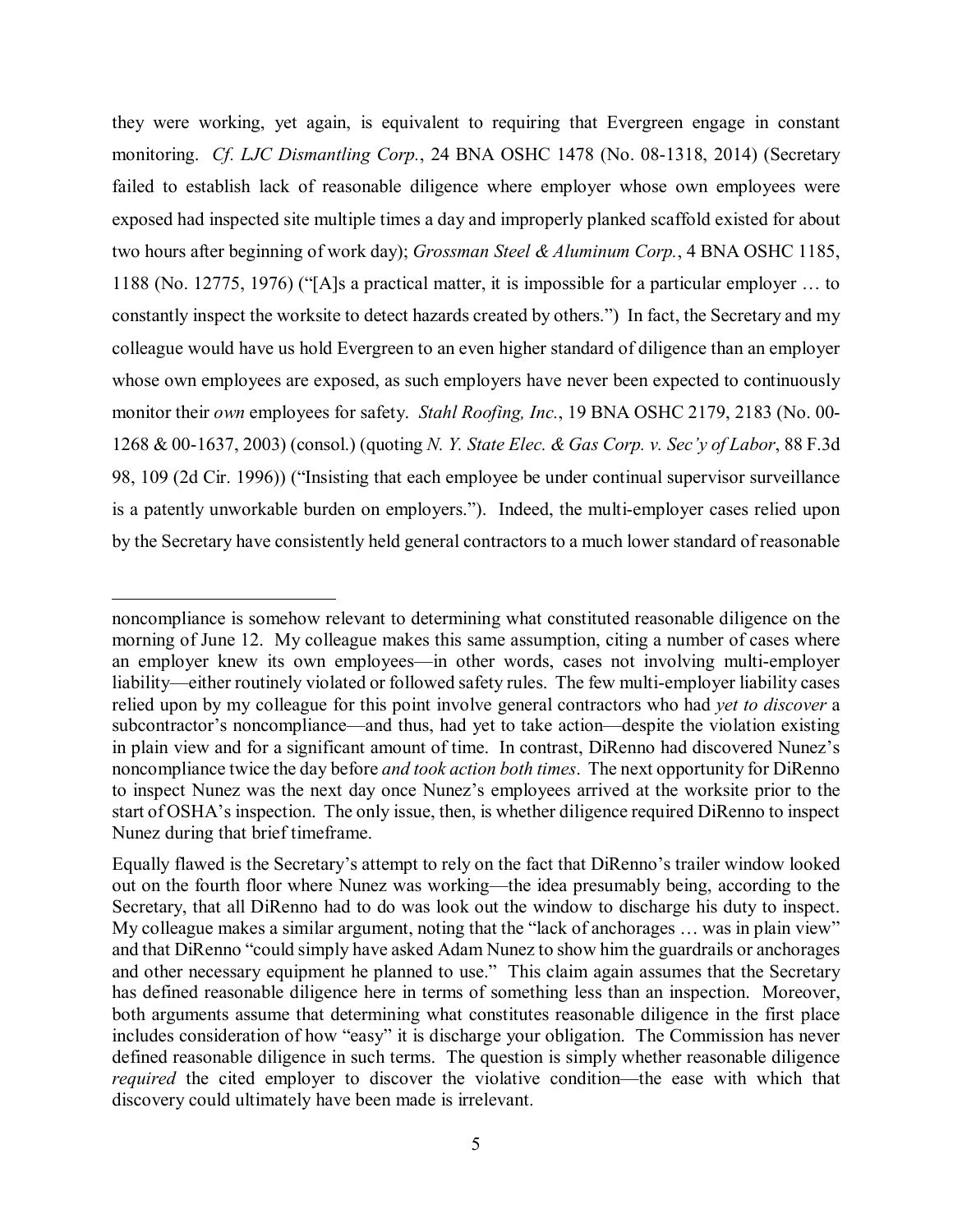diligence, as befits their secondary role. *See McDevitt Street Bovis Inc.*, 19 BNA OSHC 1108, 1110 (No. 97-1918, 2000) (where violative condition was in plain view and existed for "significant period of time," general contractor could have known of its existence through exercise of reasonable diligence) (citing *Centex-Rooney Constr. Co.*, 16 BNA OSHC 2127, 2130 (No. 92- 0851, 1994) (same)). Thus, Commission precedent simply does not support the Secretary's and my colleague's attempt here to impose an impossibly high standard of diligence on a "controlling employer."

Nor is there precedent requiring a general contractor to inspect a subcontractor's compliance with the frequency the Secretary claims reasonable diligence demanded here. Evergreen went beyond any duty it had to Nunez's employees given DiRenno's multiple inspections of the worksite each day. In fact, DiRenno's practice of inspecting the worksite twice in the morning and twice in the afternoon is commendable. It is counterproductive for the Secretary to punish Evergreen for these efforts; essentially, the Secretary is claiming that DiRenno's frequent inspections and frequent admonitions to Nunez to comply with safety requirements *increased* Evergreen's obligation to inspect. This logic is punitive towards general contractors that have an active, onsite safety presence. *Cf. David Weekley Homes*, 19 BNA OSHC 1116, 1119 (No. 96-0898, 2000) (vacating citation where general contractor had limited onsite presence and Secretary conceded that general contractor had discretion over how frequently to inspect). Perhaps, if the Commission were to adopt the Secretary's theory in this case, a general contractor would be better off not having an onsite supervisor in charge of safety inspecting the worksite as frequently as DiRenno did, lest the supervisor discover a subcontractor out of compliance and actually take action, as DiRenno did. As the Secretary and my colleague would have it, by discovering and addressing noncompliance, a general contractor's obligation to monitor and inspect is not lauded; it inexplicably grows. This position also ignores the reality of the work obligations and time constraints placed on a general contractor's onsite supervisor, particularly one as engaged with the project's numerous subcontractors as DiRenno, and on a worksite as large and active as this one.

For all of these reasons, I would find that Evergreen and its supervisor, DiRenno, exercised reasonable diligence as a "controlling employer" on a multi-employer worksite and therefore, the Secretary failed to establish that the company had constructive knowledge on these grounds.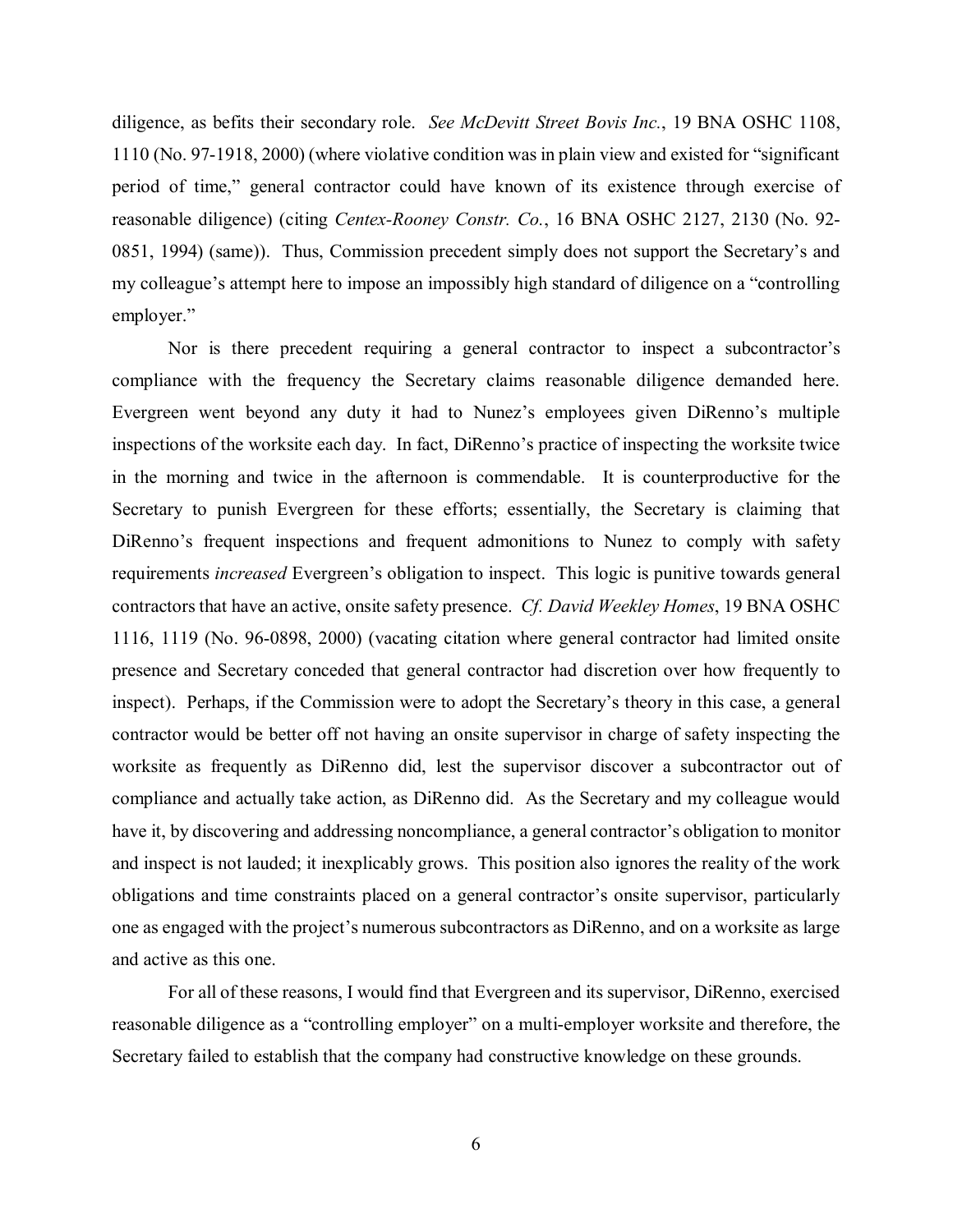## **II. Evergreen's Safety Program**

 $\overline{\phantom{a}}$ 

I would also reject the Secretary's alternative theory that Evergreen had constructive knowledge based on its alleged failure to implement and enforce an effective safety program for Nunez's employees. As with reasonable diligence, the Secretary seeks to hold Evergreen responsible for Nunez's noncompliance as if Evergreen were the employer of Nunez's employees. According to the Secretary, Evergreen should have applied a progressive disciplinary policy to Nunez's employees. However, he cites no relevant precedent as support for this view, which is unsurprising because the Commission has never held in any multi-employer case that an employer must progressively discipline or otherwise implement an effective safety program with respect to another employer's employees.<sup>[7](#page-9-0)</sup> Cf. Summit Contractors Inc., 23 BNA OSHC 1196, 1207 (No. 05-0839, 2010) (examining general contractor's failure to have work rules for or to train its *own* supervisors and employees), *aff'd*, 442 F. App'x. 570 (D.C. Cir. 2011).

It is undisputed that Evergreen's program—which the judge deemed "commendable" included having a written safety plan in place at the worksite, conducting multiple daily safety inspections, training its own employees in safety, holding safety meetings with subcontractors, and pointing out safety issues to both its own employees and subcontractors' employees. The judge nonetheless found that Evergreen's program was deficient as it related to Nunez's employees because DiRenno's efforts to secure the subcontractor's compliance were not consistently successful. Both the judge and the Secretary have conveniently ignored that it was Nunez who was responsible for obtaining its own employees' compliance—not Evergreen.<sup>[8](#page-9-1)</sup> Nunez's failure to comply is a reflection of Nunez's inadequate safety program, not Evergreen's. In my view,

<span id="page-9-0"></span><sup>7</sup> The Secretary cites a single case in support of his argument. *ComTran Grp. Inc. v. U.S. Dept. of Labor*, 722 F.3d 1304, 1308 (11th Cir. 2013) ("[T]he Secretary can show knowledge based upon the employer's failure to implement an adequate safety program[.]"). However, *ComTran* was not a multi-employer liability case and the primary issue before the Eleventh Circuit—whether the Secretary has to show the foreseeability of a supervisor's misconduct before the supervisor's knowledge of that misconduct can be imputed to the employer—is clearly not the issue before the Commission now. *ComTran* says nothing about whether the adequacy of a general contractor's safety program depends on whether it can always obtain a subcontractor's compliance or whether it administers progressive discipline to subcontractors.

<span id="page-9-1"></span><sup>&</sup>lt;sup>8</sup> Nunez's subcontract with Evergreen acknowledges this responsibility and states that "[t]he subcontractor shall maintain its own safety program which shall in all cases meet all applicable federal, state and/or local safety-related laws and regulations."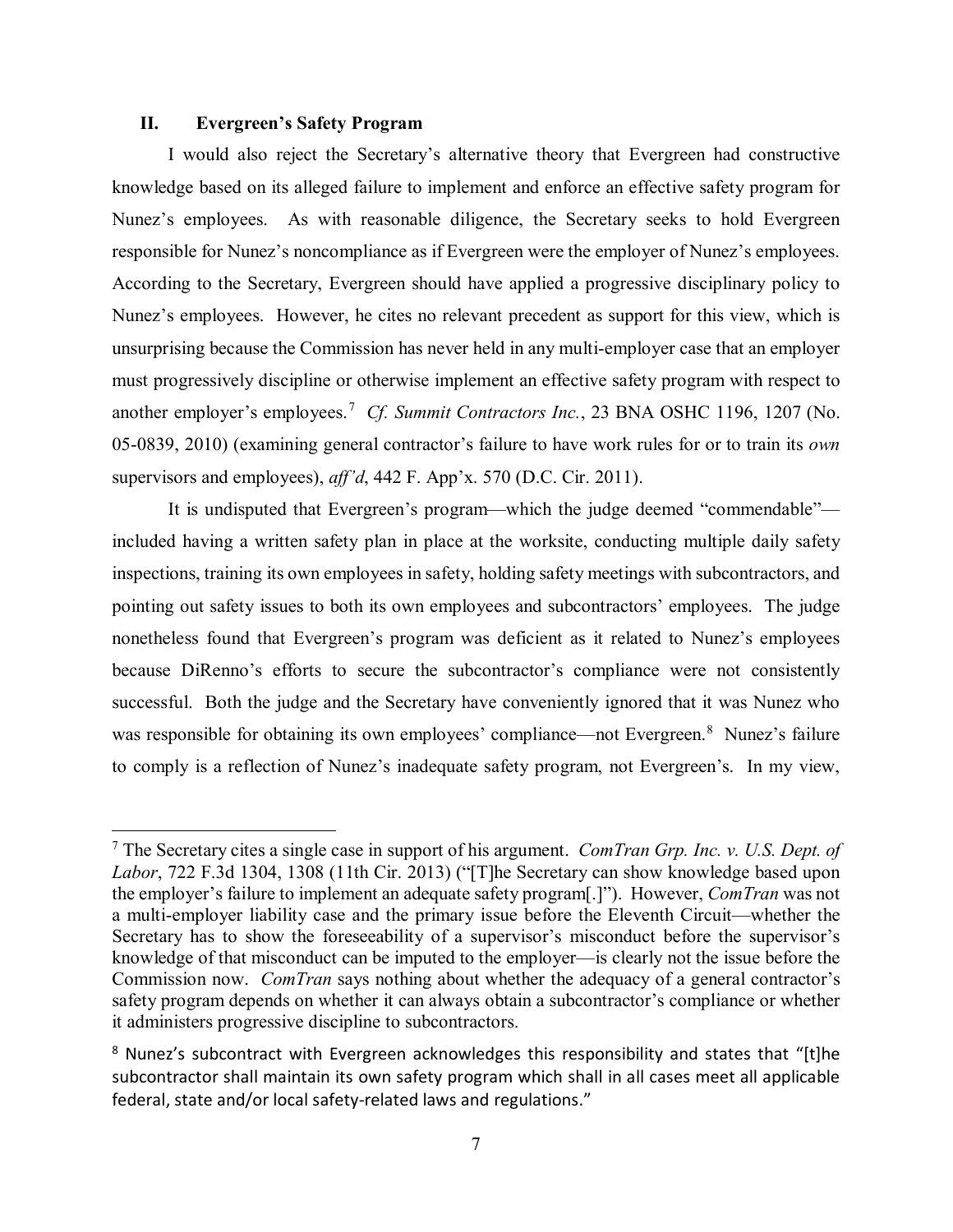Evergreen exceeded its responsibility as a general contractor on a multi-employer worksite. Not only did it inspect and point out safety violations when they were observed, Evergreen sometimes went so far as to provide Nunez with fall protection equipment, despite the fact that Nunez was contractually obligated to provide its own fall protection, and at times sent Nunez employees off the worksite for the lack of fall protection.<sup>[9](#page-10-0)</sup> In short, Evergreen utilized various enforcement methods with Nunez, who apparently complied on at least some occasions; the Secretary has not shown that Evergreen's response to Nunez's noncompliance was insufficient.[10](#page-10-1) *See David Weekley Homes*, 19 BNA OSHC at 1117-18 (holding that Secretary failed to show what additional action general contractor should have taken when on prior occasions, subcontractors had complied with requests for corrective action).

Before the judge, the Secretary relied on the project's Site Specific Safety Plan (SSSP) which addressed safety issues relevant to the worksite and was distributed to all subcontractors to argue that Evergreen should have followed its program's progressive disciplinary policy with regard to Nunez. On review, the Secretary no longer explicitly relies on this document. In any event, I would find that the judge erred in finding that the SSSP's progressive disciplinary policy applied to Nunez. The SSSP neither commits, let alone obligates, Evergreen to administer progressive discipline to Nunez's employees. One section states that "[n]on-compliance with [SSSP] will result in disciplinary action provided for in the company discipline program" but it does not specify which company's plan is being referred to–—Evergreen's or the relevant subcontractor's plan. In contrast, Appendix D to the SSSP, which is entitled "Subcontractor Safety Program Acknowledgement Form," contains the following statement: "I understand that any violations of the safety rules and/or regulations are grounds for removal from jobsite."<sup>11</sup> This

<span id="page-10-0"></span> $9$  The Secretary's argument and the judge's finding that progressive discipline, including verbal and written warnings, should have been used prior to Evergreen's removal of a subcontractor's employees who violate safety rules seems to undermine the efforts of a controlling employer to set a zero-tolerance policy for safety violations on its projects.

<span id="page-10-1"></span> $10$  Evergreen terminated its contract with Nunez in August 2012, and the Secretary has not argued that Evergreen should have terminated the contract sooner.

<span id="page-10-2"></span> $11$  Although my colleague suggests that Evergreen violated its own safety policy by verbally reprimanding Nunez employees on June 11, rather than removing them from the worksite as DiRenno had done on prior occasions, Evergreen was under no obligation to do so in every instance. In my view, what matters is that Evergreen took appropriate action and in all instances, that is exactly what DiRenno did.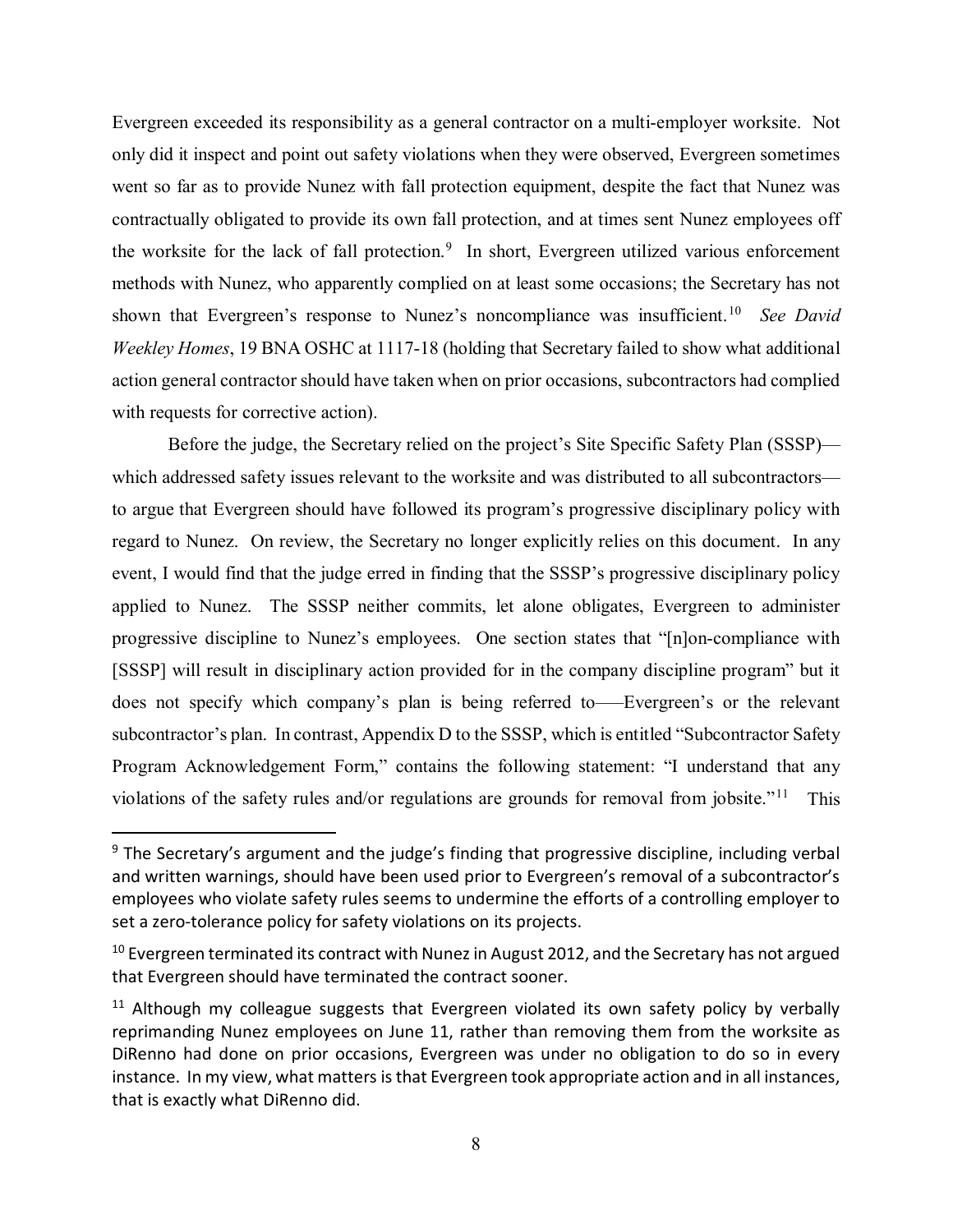form explicitly states that it applies to subcontractors and contains a place for a subcontractor's competent person to sign an acknowledgement that the subcontractor understands and agrees to fulfill certain duties; the discipline outlined in this form is what Evergreen voluntarily applied to subcontractors, and DiRenno clearly followed it whenever he sent Nunez employees home upon discovering fall protection violations.<sup>12</sup>

In addition to consistently taking action each time it discovered Nunez working without fall protection, Evergreen also took several steps to remind Nunez of its obligation to work safely. These steps included offering training to subcontractors at the weekly safety meetings it held on the project and holding regular—typically daily—meetings with the foremen of Evergreen's subcontractors, reminding them about safety. Moreover, an email sent by Evergreen's assistant project manager to DiRenno, Evergreen's project manager, and all of the project's subcontractors (including Nunez) on the afternoon of June 11, shows that it was not just DiRenno who reminded subcontractors about fall protection:

As discussed during today's schedule meeting, any person working outside the guard rails on the upper floors MUST BE TIED OFF with the proper fall protection

<span id="page-11-0"></span> $12$  Thus, I would reject the Secretary's claim that Evergreen's lack of documentation regarding safety inspections undermined the numerous efforts it made to implement an effective safety program at this project. While DiRenno conceded that he did not fill out a weekly safety inspection checklist for any hazardous condition involving a subcontractor as required by Evergreen's safety manual, document weekly meetings and tool box meetings with subcontractors, fill out the hazard notifications for Nunez or any other subcontractors at the worksite, or keep any meeting records, this lack of additional paperwork does not diminish DiRenno's unrebutted testimony that he notified subcontractors of hazards during his frequent inspections and held weekly meetings, tool box meetings, and sometimes daily meetings with subcontractors. I would give far more weight to his actions, not the lack of related paperwork, in finding that Evergreen set a high standard for safety on this project. *See Dover Elevator Co.*, 16 BNA OSHC 1281, 1287 (No. 91-862, 1993) ("In evaluating the adequacy of a safety program, the substance of the program is determinative rather than its formal aspects.").

Equally lacking merit is the Secretary's reliance on seven written warnings issued by Evergreen between September 27, 2011 to December 16, 2011, to subcontractor employees at other, unrelated projects as evidence of Evergreen's alleged safety program failures here. The SSSPs for the other projects are not in the record, so I would not presume they contain identical terms as the one for the Hyatt House project. Further, the record does not show that DiRenno issued or was aware of any of the warnings at those other sites or that any such warnings were or should have been issued to subcontractor employees on this project. Moreover, as noted above, there is no precedent establishing a requirement that a "controlling employer" apply a progressive disciplinary policy to its subcontractor's employees, so even if Evergreen had such a practice at other sites, that does not create an obligation for it to do so here.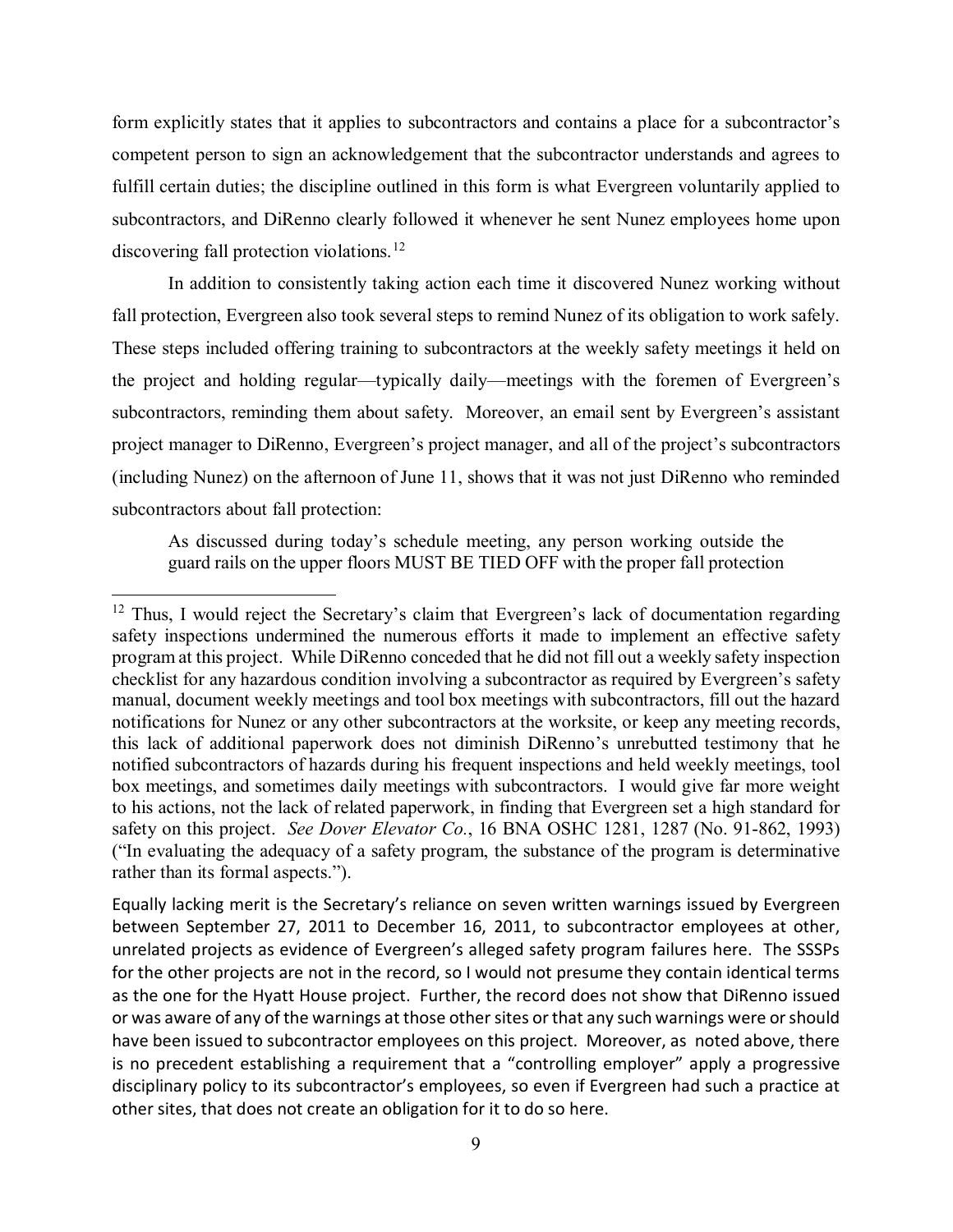gear. We have provided straps at all CMU walls for body harnesses to attach. Please make sure workers are attached to these straps and not the metal cables. Failure to properly tie off will result in workers being sent home from the jobsite.

For all of these reasons, I would find that Evergreen had a commendable safety program and while the company was under no obligation to apply its progressive disciplinary policy to Nunez, it made reasonable efforts at this worksite to enforce safety compliance by all of its subcontractors, including Nunez. Therefore, the Secretary failed to establish that the company had constructive knowledge on these grounds. Accordingly, I would vacate the citation.

 $\sqrt{s/2}$ 

Dated: April 26, 2017 Heather L. MacDougall

Acting Chairman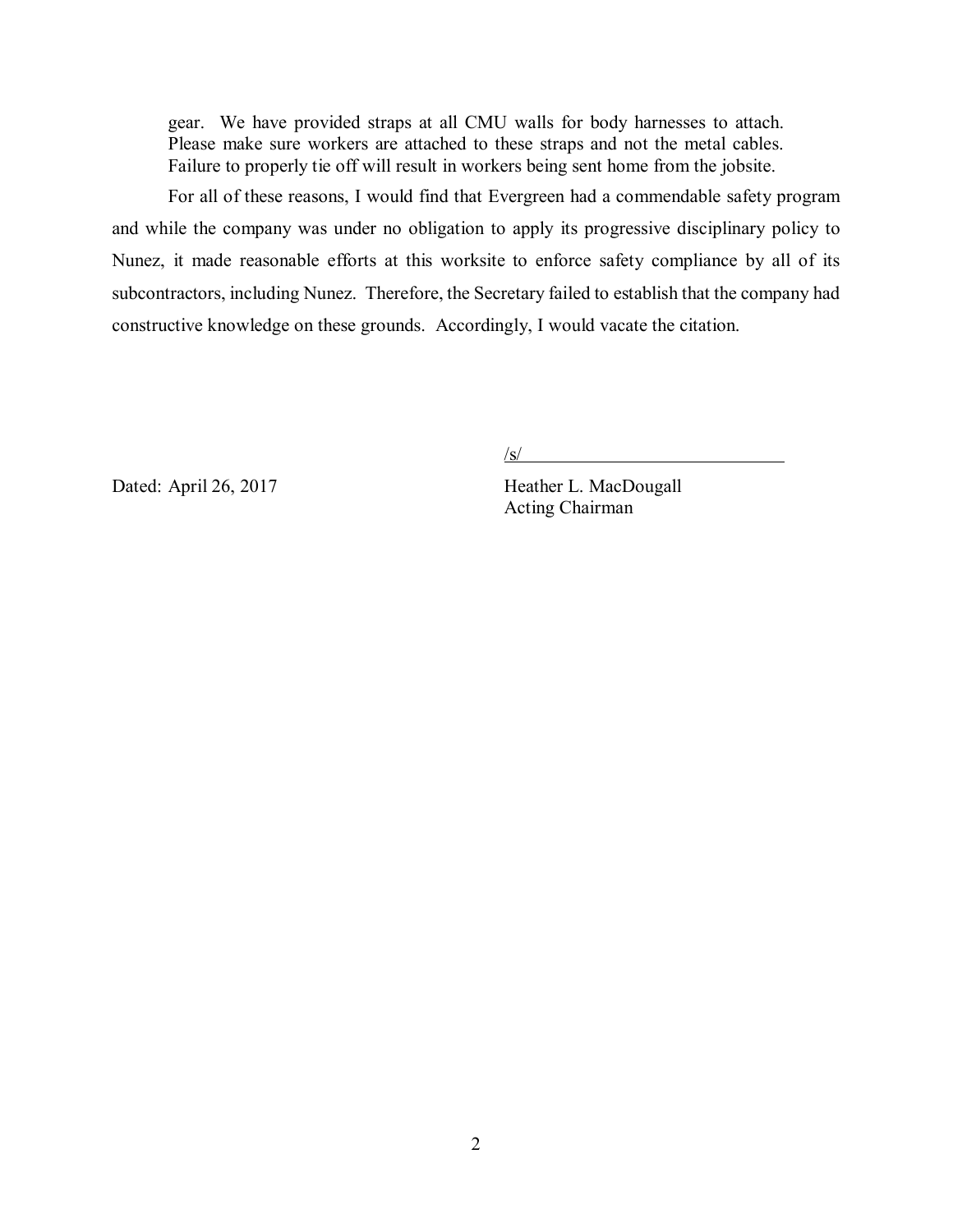## **Separate Opinion of Commissioner Attwood**

ATTWOOD, Commissioner:

 $\overline{\phantom{a}}$ 

This case presents only one issue—whether Evergreen Construction, the general contractor and "controlling employer" at a hotel construction project in Atlanta, Georgia, had knowledge of its subcontractor's failure to provide any form of fall protection to its workers as they constructed walls in plain view at the perimeter edges of the fourth floor of the building.<sup>16</sup> The judge found that, although Evergreen did not have actual knowledge of the violative condition, it did have constructive knowledge because it failed to exercise reasonable diligence to detect these conditions, and because Evergreen failed to enforce its safety program.

In my view, Evergreen had constructive knowledge because its superintendent knew that Nunez Construction had violated the fall protection standard on the morning and again on the afternoon of the day before OSHA inspected the worksite, yet did not exercise reasonable diligence to prevent the same violation from occurring prior to OSHA's inspection of the worksite the next day. $17$ 

## **Background**

Evergreen was the general contractor for a project to construct a six-story hotel on a three acre plot of land in Atlanta, Georgia. In early May 2012, Evergreen hired Nunez to construct the interior walls of the building, which would be composed of concrete blocks. On the morning of June 12, 2012, on the fourth floor (at that time the top) of the building, Nunez was engaged in

<span id="page-13-0"></span> $16$  There was no dispute before the judge regarding the applicability, noncompliance, and exposure elements of the Secretary's prima facie case. *Astra Pharma. Prods.*, 9 BNA OSHC 2126, 2129 (No. 78-6247, 1981) *aff'd in relevant part,* 681 F.2d 169 (1st Cir. 1982) ("To prove a violation, the Secretary must show by a preponderance of the evidence that: (1) the cited standard applies; (2) there was a failure to comply with the cited standard; (3) employees had access to the violative condition; and (4) the cited employer either knew or could have known of the condition with the exercise of reasonable diligence.").

<span id="page-13-1"></span><sup>&</sup>lt;sup>17</sup> Because I would find constructive knowledge based on Evergreen's lack of reasonable diligence to prevent the violation, I would not address the adequacy of Evergreen's safety program. I note, however, that there is no dispute that on June 11, the day before the inspection, DiRenno twice discovered Nunez in violation of the fall protection standard, yet failed to follow its own alleged safety practice and remove Nunez from the worksite.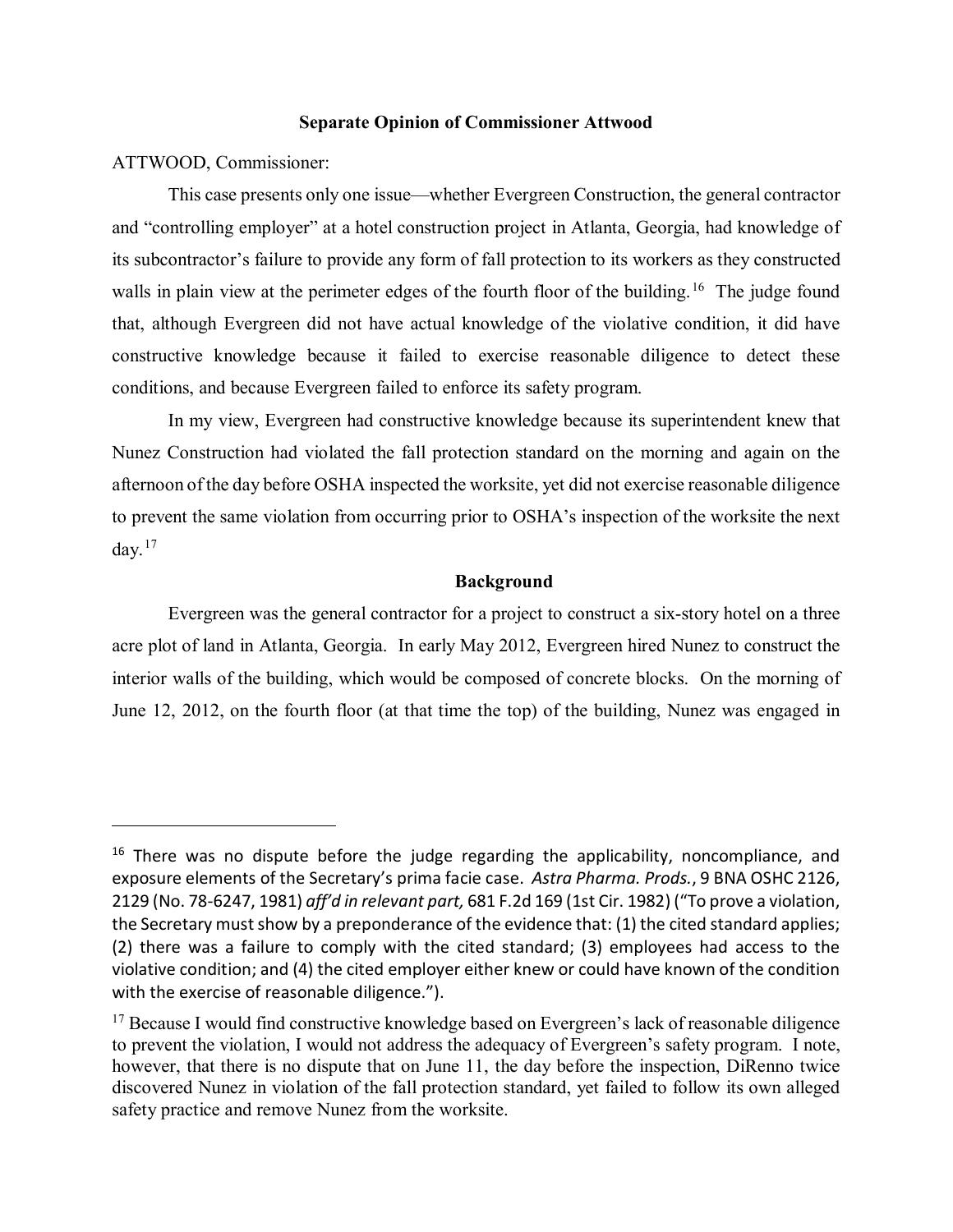obvious, widespread, and deliberate violations of the OSHA fall protection standard.[18](#page-14-0) So obvious, in fact, that OSHA received an anonymous phone call about the violations from someone who was "driving north on [Interstate] 75," which bordered the worksite. When Charles Johnson, the responding OSHA compliance officer, arrived at the site at around 10:00 a.m., he observed numerous persons working without fall protection "on every corner" and "on every side" of the Lshaped building's fourth floor, which did not have exterior walls, guard rails, or safety nets to protect against falls.<sup>19</sup> The workers were in plain view from both Interstate 75 and from Evergreen's onsite trailer, which was located approximately ten to twenty-five feet from one side of the building.

Johnson conducted an opening conference in the onsite trailer with Evergreen's superintendent and onsite safety manager, Donald DiRenno. During their discussion, Johnson pointed out of DiRenno's office window at some of the exposed workers laying block at the edge of the fourth floor. DiRenno identified the workers as employees of Nunez. Following the conference, DiRenno accompanied Johnson to the building's fourth floor, where they observed numerous Nunez employees and Adam Nunez, the company's owner, working near the edge of the floor without any of the required fall protection equipment<sup>[20](#page-14-2)</sup>—the cited standard requires guardrails, safety nets, or personal fall protection (harnesses, lanyards, and anchorage points), none of which were present.<sup>[21](#page-14-3)</sup> As a result of this inspection, OSHA cited Evergreen pursuant to its

<span id="page-14-0"></span> $18$  The fourth floor was approximately 30 feet above the ground. The walls Nunez was constructing on June 11 and 12 ran perpendicular to, and intersected with, the floor's perimeter.

<span id="page-14-1"></span> $19$  Because the floor was not equipped with guardrails or safety nets, each exposed Nunez employee was required to be protected by a personal fall arrest system ("personal fall protection"). See n. 6, *infra.* A photograph of one area of the building shows more than ten workers and Adam Nunez working next to the edge of the fourth floor without personal fall protection. Other unprotected workers were photographed on other sides of the building.

<span id="page-14-2"></span> $20$  Indeed, Johnson testified that he was told by Nunez employees that they had been working on the fourth floor for three days, and "they had never installed fall protection."

<span id="page-14-3"></span><sup>&</sup>lt;sup>21</sup> Evergreen was cited for a violation of 29 C.F.R. § 1926.501(b)(1), which requires that "[e]ach employee on a walking/working surface . . . with an unprotected side or edge which is 6 feet (1.8 m) or more above a lower level shall be protected from falling by the use of guardrail systems, safety net systems, or personal fall arrest systems." A "personal fall arrest system" is "a system used to arrest an employee in a fall from a working level. It consists of an anchorage, connectors, a . . . body harness and may include a lanyard, deceleration device, lifeline, or suitable combination of these." 29 C.F.R § 1926.500(b). An "anchorage," sometimes referred to as a "tie-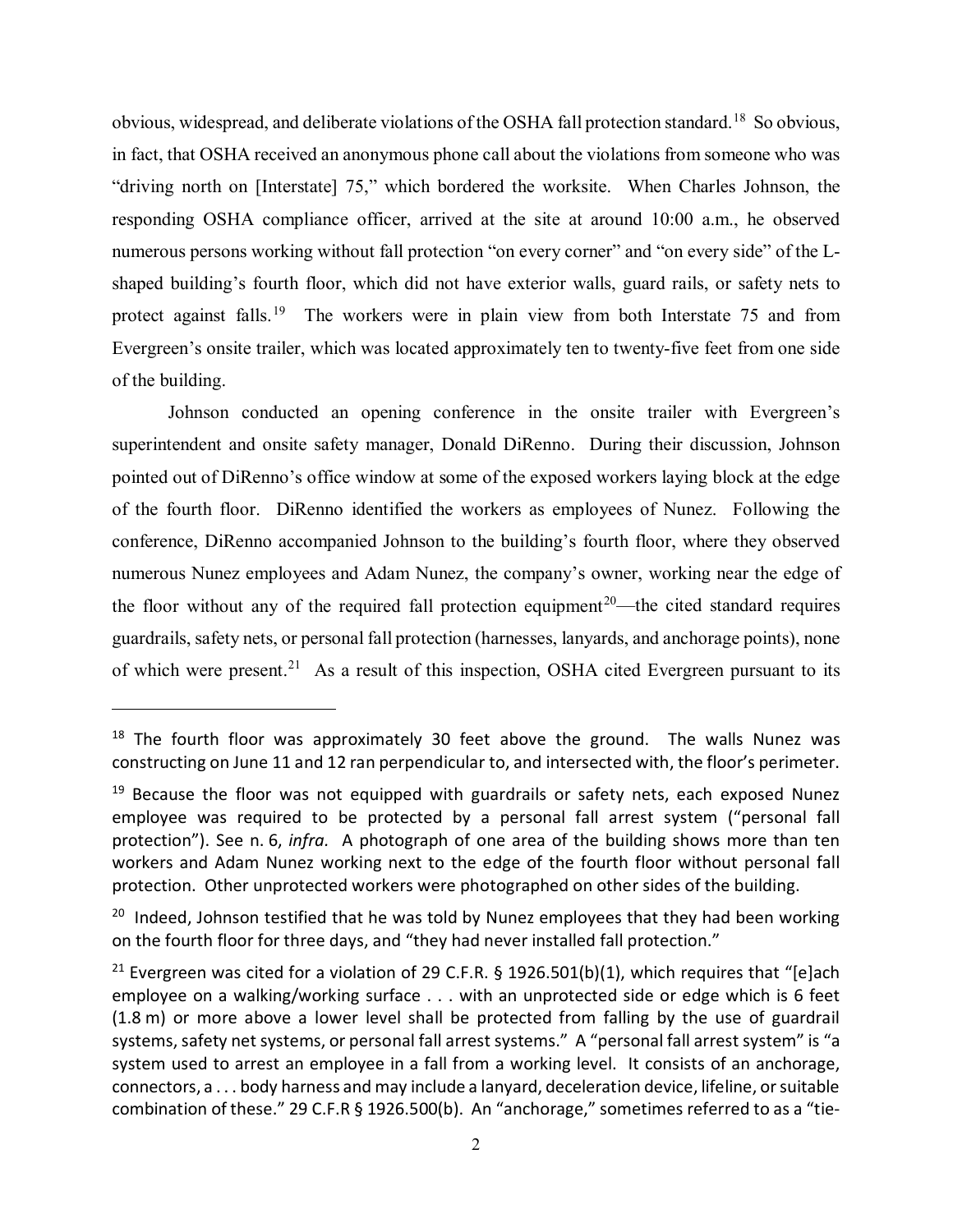Multi-Employer Worksite Policy on the basis that Evergreen, as the "controlling employer," knew or with the exercise of reasonable diligence could have known of Nunez's violation of the fall protection standard. $^{22}$ 

At the hearing, DiRenno testified that Nunez had a history of failing to comply with the fall protection standard, as well as other safety requirements, such as wearing hard hats and work boots. Indeed, he agreed that he was "aware that there was an issue with Nunez Construction's fall protection." He stated that Nunez was not very reliable regarding "[m]anpower, safety, showing up to the job at the proper time; pretty much everything in general," and that he met with Nunez about those problems "[d]aily. Almost every day." Those meetings usually occurred between 7:00 and 8:30 in the morning. DiRenno asserted that when he found Nunez not complying with the fall protection standard, he sent the workers off the site: "Fall protection violations, I sent them home. I stopped the work, brought them all down to the ground, lectured them and sent them home"—the "work is stopped until the situation is rectified."<sup>[23](#page-15-1)</sup> However, although DiRenno testified that he discovered Nunez employees working without fall protection twice on June 11, the day before the OSHA inspection, DiRenno simply told Nunez to use fall protection both times. It is indisputable that Nunez failed to comply after either request, because, when compliance officer Johnson inspected the fourth floor the next day, no anchorages had yet been installed, which meant that none of the other components of a personal fall arrest system could have been used either.

off," is "a secure point of attachment for lifelines, lanyards or deceleration devices." *Id.* Anchorages must be "capable of supporting at least 5,000 pounds . . . per employee attached . . . ." 29 C.F.R. § 1926.502(d)(15).

Nunez was also cited for a violation of 29 C.F.R. § 1926.501(b), as well as a violation of 29 C.F.R. § 1926.451(g) (requiring fall protection on scaffolds). OSHA records indicate that Nunez neither contested the citations nor paid the assessed penalties. *See* OSHA **Inspection No. 633338.015 - Nunez Construction LLC, dated 6/12/2012,** https://www. osha.gov/pls/imis/establishment.inspection\_detail?id=633338.015 (last visited 03/28/2017).

<span id="page-15-0"></span><sup>&</sup>lt;sup>22</sup> OSHA's Multi-Employer Citation Policy, OSHA Instruction CPL 02-00-124 (Dec. 10, 1999) (CPL), sets out OSHA's policy for issuing citations for violations on multi-employer worksites. The policy "neither imposes new duties on employers nor detracts from their existing duties under the OSH Act." *Id.* at § IX.B. The policy contains definitions and examples of "controlling employer," "creating employer," "exposing employer," and "correcting employer." CPL at § X.

<span id="page-15-1"></span> $23$  DiRenno testified that on two or three occasions he provided one or two Nunez workers with lanyards and harnesses instead of sending them off the site.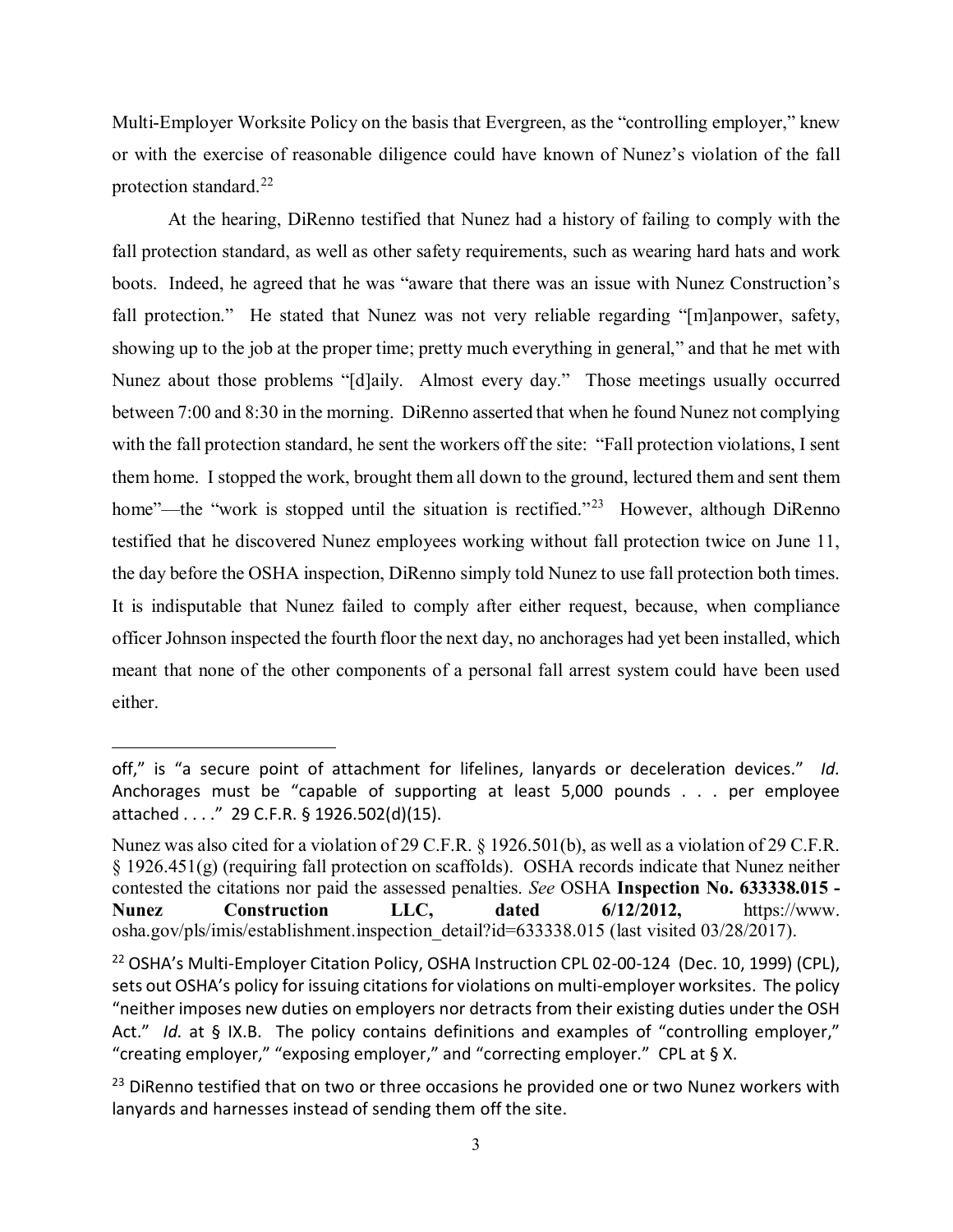DiRenno testified that from 7:00 to 8:00 a.m. on June 12, the day of the inspection, he met in his office with Nunez and "some other people on the job." DiRenno did not explain the purpose or contents of that particular meeting, but testified that he had "daily meetings with subcontractors every morning in my office, the ones that I see that need to have things brought to their attention." DiRenno then held a meeting in the trailer's conference room with Evergreen's electrical contractor and other Evergreen officials. At some point while DiRenno was in that meeting, Nunez began work on the fourth floor, without installing guardrails, anchorages, or equipping its employees with lanyards, lifelines, and body harnesses. DiRenno was still in the meeting when OSHA's Johnson presented himself.

Before the judge, the Secretary argued that Evergreen had both actual and constructive knowledge of the violation, based on DiRenno's knowledge of Nunez's failure to provide fall protection twice on June 11, and his failure to inspect the worksite at the start of work on June 12. The Secretary also argued that Evergreen's failure to effectively enforce its safety program required a finding of constructive knowledge. The judge rejected the Secretary's claim that Evergreen had actual knowledge of the violation on the day of OSHA's inspection.<sup>[24](#page-16-0)</sup> However, she found constructive knowledge: "if Evergreen had exercised reasonable diligence and inspected the area of the worksite where Nunez Construction was working when they began work

<span id="page-16-0"></span><sup>&</sup>lt;sup>24</sup> In finding that Evergreen lacked actual knowledge, the judge stated:

If the Citation had alleged violations for any of the days referred to by DiRenno and [Evergreen senior project manager] Goodwin, actual knowledge could be established based on their testimony. The Citation issued in this matter, however, alleges the violation occurred only on June 12, 2012, the day of the inspection. DiRenno's and Goodwin's knowledge do not establish actual knowledge on the date cited.

The citation, as amended, actually states that the violation occurred "on *or about* June 12, 2012," not "only on June 12, 2012" as the judge found. The Secretary, however, does not challenge this aspect of the judge's decision, only arguing that Evergreen had constructive knowledge of the violation. I would note, however, that contrary to my colleague's claim that the Commission is somehow constrained from even considering the events of June 11, the citation's language, "on or about," means "approximately; at or around the time specified." *See Black's Law Dictionary* 1198 (9th ed. 2009). In addition, even if the citation had omitted this language, record evidence of events the day before the cited condition that bear upon the extent of Evergreen's duty to exercise reasonable diligence on June 12 can properly be considered. *See Caterpillar*, 17 BNA OSHC 1731, 1732-33 (No. 93-373, 1996) (considering events three years prior to time of cited violation), *aff'd*, 122 F.3d 437 (7th Cir. 1997).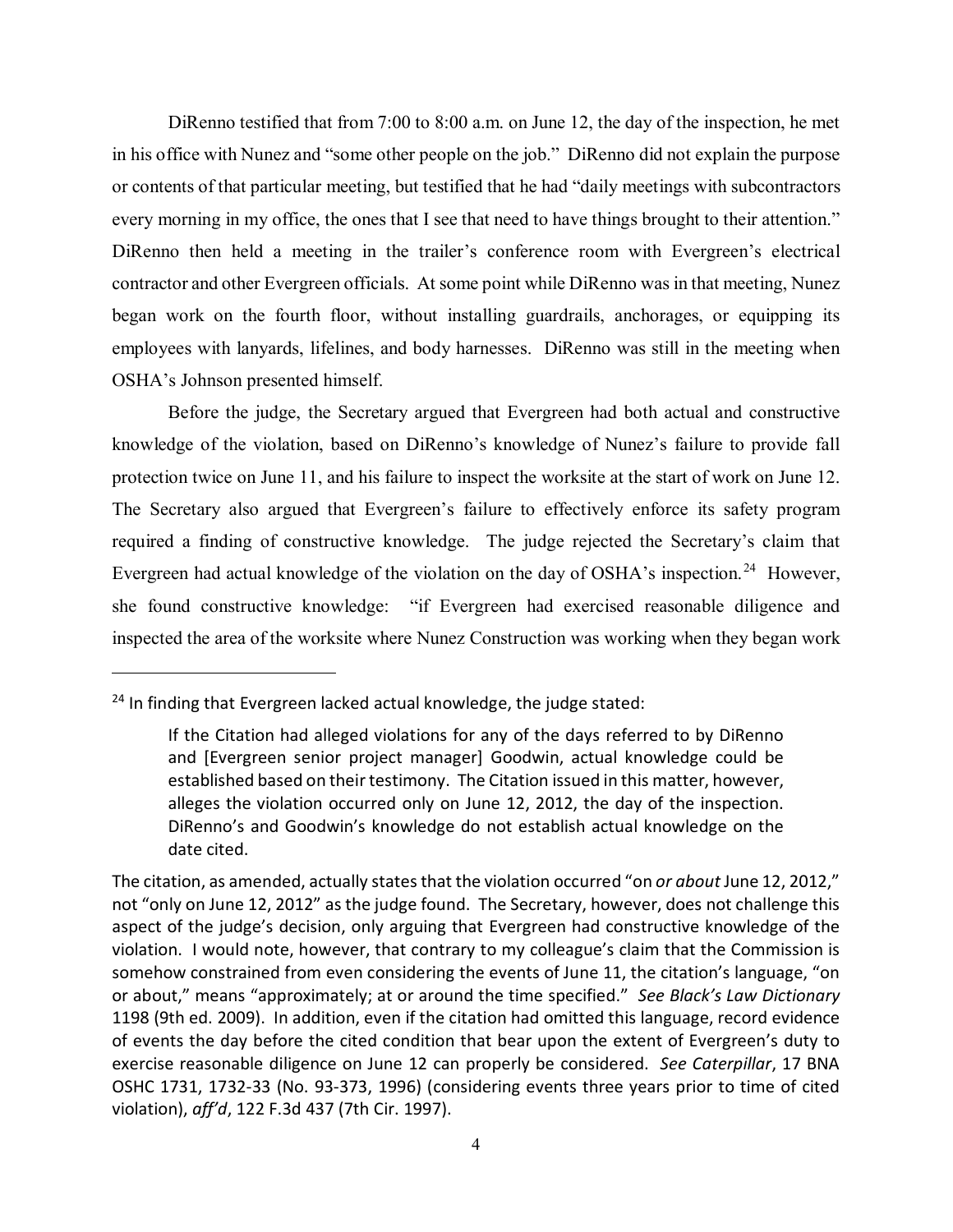on the jobsite on the day of the inspection, it would have discovered the employees were working without fall protection."<sup>[25](#page-17-0)</sup> As I discuss below, I would agree with this part of the judge's constructive knowledge finding.

## **Discussion**

A long line of cases, commencing with *Grossman Steel*, establish the basic principle that a controlling employer on a multi-employer worksite is responsible for other employers' violations that it "could reasonably have been expected to prevent or abate by reason of its supervisory capacity."[26](#page-17-1) *Grossman Steel & Aluminum*, 4 BNA OSHC 1185, 1188 (No. 12775, 1975); *McDevitt Street Bovis, Inc.*, 19 BNA OSHC 1108, 1109 (No. 97-1918, 2000) (stating a "general contractor [is] responsible for violations it could reasonably have been expected to prevent or abate by reason of its supervisory capacity"); *Centex-Rooney Constr. Co.*, 16 BNA OSHC 2127, 2130 (No. 92- 0851, 1994) (controlling employer "is responsible for violations of other employers where it could reasonably be expected to prevent or detect and abate the violations due to its supervisory authority and control over the worksite."); *Blount Intl. Ltd.*, 15 BNA OSHC 1897, 1899 (No. 89-1394, 1992); *Red Lobster Inns of America, Inc.*, 8 BNA OSHC 1762, 1763 (No. 76-4754, 1980); *Summit Contractors, Inc., 23 BNA OSHC 1196, 1205 (No. 05-0839, 2010) (same), aff'd*, 442 F. App'x 570 (D.C. Cir. 2011)*.* The general structure of the knowledge inquiry in a case resting on multiemployer liability is identical to that of the typical case, in which the employer is being cited for a violation it commits with respect to its own employees. Thus, in all cases the Secretary must prove that the employer had actual or constructive knowledge of the violation. And in all cases constructive knowledge is established when an employer "with the exercise of reasonable diligence could have known about the existence of [the violation]." *Centex-Rooney*, 16 BNA OSHC at 2130 (controlling employer); *LJC Dismantling Corp.*, 24 BNA OSHC 1478, 1480-83 (No. 08-1318, 2014) (exposing employer). Reasonable diligence typically "requires the

<span id="page-17-0"></span><sup>&</sup>lt;sup>25</sup> The judge also found that constructive knowledge had been established based on Evergreen's failure to effectively enforce its safety program. As stated above, I would find it unnecessary to address this aspect of the judge's decision because constructive knowledge was clearly established by Evergreen's failure to exercise reasonable diligence to prevent the violation.

<span id="page-17-1"></span> $26$  Evergreen does not contest that it had the authority to obtain abatement of this violation. Indeed, its contract with Nunez sets out Evergreen's right to both issue and enforce safety directives, and specifically states that Evergreen had the right "to take whatever steps it deem[ed] necessary to address [safety] issue[s]."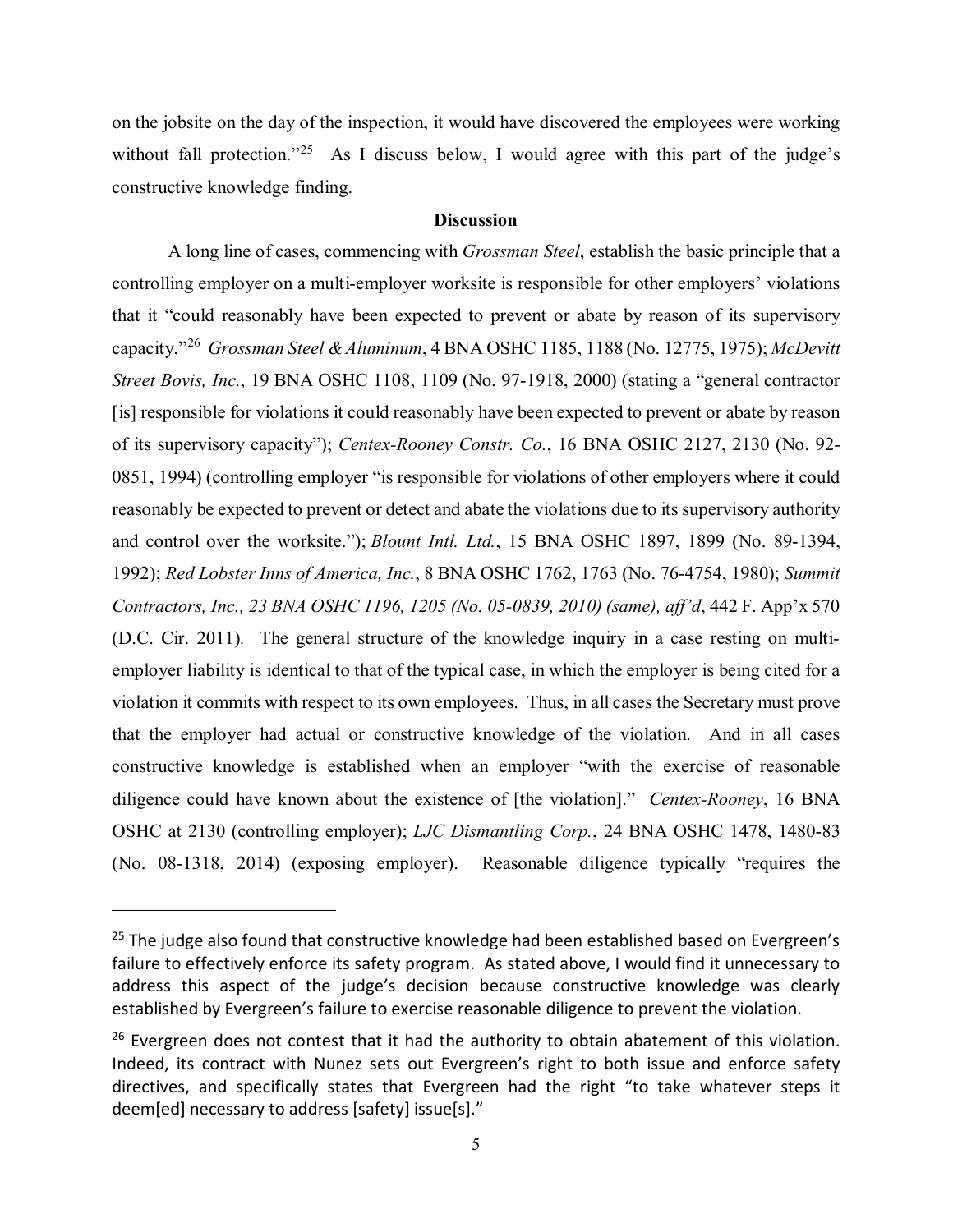formulation and implementation of adequate work rules and training programs to ensure that work is safe, as well as adequate supervision of employees. . . . [It] also requires an employer to inspect the work area, anticipate hazards to which employees may be exposed and take measures to prevent the occurrence of violations." *N&N Contractors, Inc.*, 18 BNA OSHC 2121, 2123 (No. 96-0606, 2000), *aff'd*, 255 F.3d 122 (4th Cir. 2001).

The Commission and OSHA, however, have recognized that "the extent of the measures that a controlling employer must implement to satisfy [its duty of reasonable care] 'is less than what is required of an employer with respect to protecting its own employees.' " *Summit Contractors*, 22 BNA OSHC at 1781 (No. 03-1622, 2009) (quoting OSHA's Multi-Employer Citation Policy, OSHA Instruction CPL 02-00-124 § X.D.2. (Dec. 10, 1999)). As the CPL explains, "[t]his means that the controlling employer is not normally required to inspect for hazards as frequently or to have the same level of knowledge of the applicable standards or of trade expertise as the employer it has hired." CPL at § X.D.2.

Evergreen relies on a controlling employer's lesser duty of reasonable care to argue that it was reasonably diligent on the morning of the inspection and "could not reasonably have known of [Nunez's] fall protection hazard." To support this argument, Evergreen points to its general safety practices at the worksite, claiming that it "inspected the job site continually each day throughout the morning and afternoon"; it "took active safety enforcement steps each time [it] observed safety violations"; and it would "stop the work," and the work would remain stopped "until the situation is rectified." Evergreen also claims that DiRenno was particularly attentive to Nunez because "Nunez did not always comply with fall protection requirements," and highlights the significance of the two fall protection incidents on June 11. Evergreen then asserts that in "all of the noted instances" DiRenno took "appropriate and direct enforcement action," which the company claims on some occasions included providing harnesses, rails, or lanyards to Nunez or disciplining Nunez workers "by dismissal from the jobsite, not to return without the proper equipment. $27$  Evergreen argues that its general attention to safety on the worksite and its particular attention to Nunez constitutes reasonable diligence; therefore, reasonable diligence did not require that it inspect Nunez's work on the morning of June 12 prior to OSHA's arrival.

<span id="page-18-0"></span> $27$  DiRenno did not take either of these actions when he discovered the violations on June 11.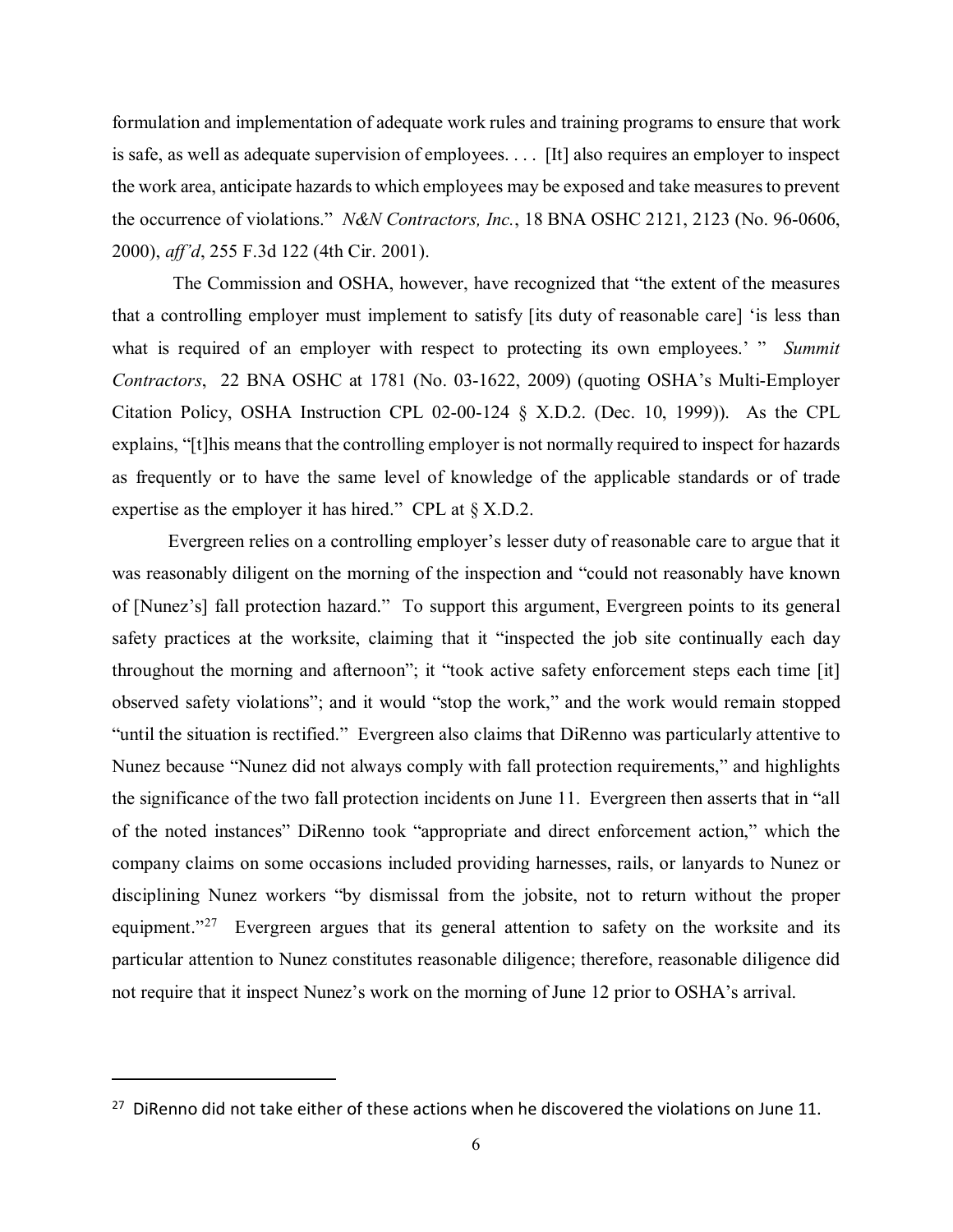The Secretary challenges these claims, and argues that, given Evergreen's knowledge that Nunez was not complying with the fall protection standard on two occasions the day before the inspection, and Nunez's history of noncompliance with the fall protection standard over the six weeks prior to the inspection, reasonable diligence required Evergreen to determine whether Nunez had come into compliance when work began the following morning. Accordingly, the Secretary argues that Evergreen's failure to take action in this regard requires a finding of constructive knowledge.

Based on my analysis of the events of June 11 and 12, I would find that reasonable diligence required DiRenno to determine Nunez's compliance status at the beginning of the work day on June 12. DiRenno told compliance officer Johnson that, following his detection of Nunez's fall protection violation on the morning of June 11, and again, after he found Nunez in violation that afternoon, he had told Nunez that "they needed fall protection on the fourth floor." However, when Johnson arrived at the worksite the next day, Nunez had still not installed guardrails or anchorages, and at least a dozen workers including Nunez himself were not wearing body harnesses. Without anchorages from which to tie off, the remaining components of a personal fall protection system are useless. Thus, it is undeniable that Nunez had made no effort to comply with the fall protection standard on June 11 or prior to OSHA's inspection on June 12. And, because DiRenno found Nunez out of compliance *twice* on June 11, he obviously knew by the second incident that Nunez had still not followed his direction to comply, which he had given that same morning.

The following morning—the day of the OSHA inspection—DiRenno met with Nunez before the work began. Evergreen specifically characterizes this meeting as one to discuss Nunez's safety issues.<sup>28</sup> Yet, in spite of this meeting, Nunez and his crew were working on the fourth floor in plain view without anchorages, lanyards, or harnesses when compliance officer Johnson arrived at the site two to three hours later. This should not have surprised DiRenno. Given Nunez's repeated flouting of the fall protection standard the day before—and DiRenno's knowledge of it— DiRenno and Evergreen should have known that the violative condition was likely to continue to

<span id="page-19-0"></span> $28$  My colleague relies on this morning meeting as well, noting that, together with the two incidents of the previous day, "DiRenno had already informed Nunez of its compliance obligations up to three times in less than twenty four hours." As I have noted, there is no evidence as to the contents of that meeting.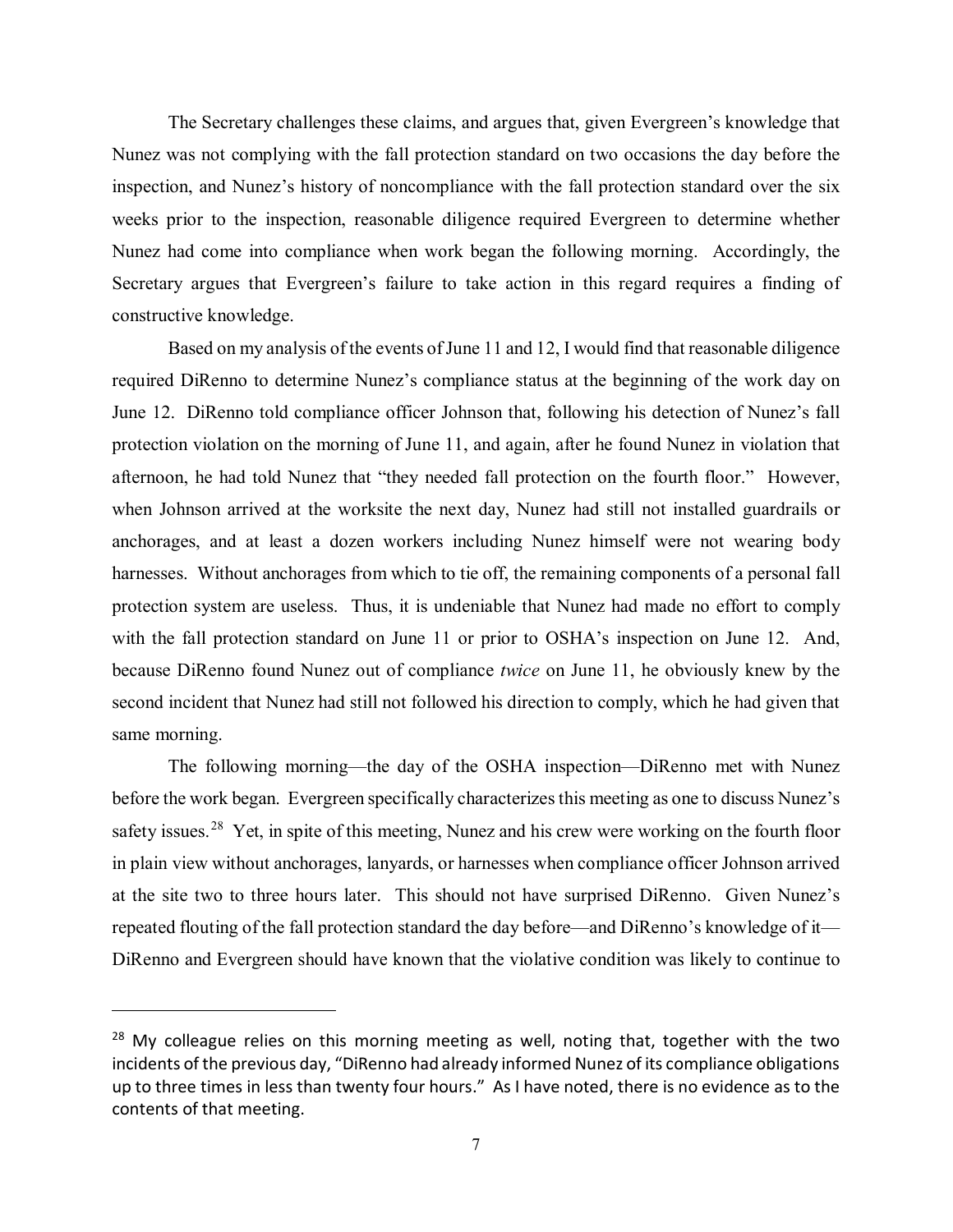exist on the morning of June 12. *Cf. Brooks Well Serv*., 20 BNA OSHC 1286, 1291 (No. 99-0849, 2003) ("Once a condition has been shown to exist, it is presumed to continue unless there is evidence to the contrary.") (citing *Central Pac. Ry. v. Alameda County*, 248 U.S. 463, 468 (1932)); *Hermitage Concrete Pipe Co.*, 10 BNA OSHC 1517, 1520 (No. 4678, 1982) (realistic estimate of probabilities suggests workplace conditions tend to remain the same). Under these circumstances, reasonable diligence required DiRenno to determine at his early morning meeting with Nunez whether the company had taken the steps necessary to comply with the standard—either installing guardrails, or installing anchorages and obtaining other personal fall protection equipment.[29](#page-20-0) *N&N Contractors,* 18 BNA OSHC at 2121 (stating that reasonable diligence "also requires an employer to . . . take measures to prevent the occurrence of violations" ); *Centex-Rooney*, 16 BNA OSHC at 2130 (No. 92-0851, 1994) (A controlling employer "is responsible for violations of other employers where it could reasonably be expected *to prevent* or detect and abate the violations due

<span id="page-20-0"></span> $^{29}$  My colleague criticizes the Secretary's argument because it "assumes that DiRenno's knowledge of Nunez's prior non-compliance is somehow relevant to determining what constituted reasonable diligence on the morning of June 12." Commission precedent establishes that an employer's knowledge of past behavior is not just relevant, but often dispositive when determining whether an employer had constructive knowledge. See *N&N Contractors.,*18 BNA OSHC at 2123-24 (finding constructive knowledge where employer knew that employees routinely violated its fall protection work rule); *Kerns Bros. Tree Serv.*, 18 BNA OSHC 2064, 2070 (No. 96-1719, 2000) (relying on evidence of previous compliance with safety rules to find "no basis . . . to believe Kerns should have recognized that more intensive supervision was necessary to prevent . . . violations."); *LJC Dismantling,* 24 BNA OSHC at 1481 (relying on lack of evidence employee had previously violated safety requirement to find no constructive knowledge); *Stahl Roofing, Inc*., 19 BNA OSHC 2179 (Nos. 00-1268 and 00-1637, 2003) (no constructive knowledge where employees involved had good safety records and had not previously been found in violation of Stahl's safety rules). And *McDevitt Street Bovis* and *Centex-Rooney*, cases cited with approval by my colleague, rely on evidence that violations existed for a significant period of time to find constructive knowledge. *McDevitt Street Bovis*, 19 BNA OSHC at 1110 (violative scaffold in plain view and erected for significant period of time); *Centex-Rooney*, 16 BNA OSHC at 2130 (conditions in plain view and existed for significant period of time). *See R.P. Carbone v. Occupational Safety & Health Review Comm'n*, 166 F.3d 815, 819-20 (6th Cir. 1998) (general contractor had knowledge of subcontractor's lack of fall protection where condition was in plain view and lasted for two weeks).

If my colleague's point is that DiRenno's repeated (and ignored) direction on June 11 that Nunez comply with the fall protection standard somehow cleared the slate, such that DiRenno's obligation on June 12 was no greater than it would have been had he not caught Nunez out of compliance twice on June 11, for the reasons discussed above, I disagree.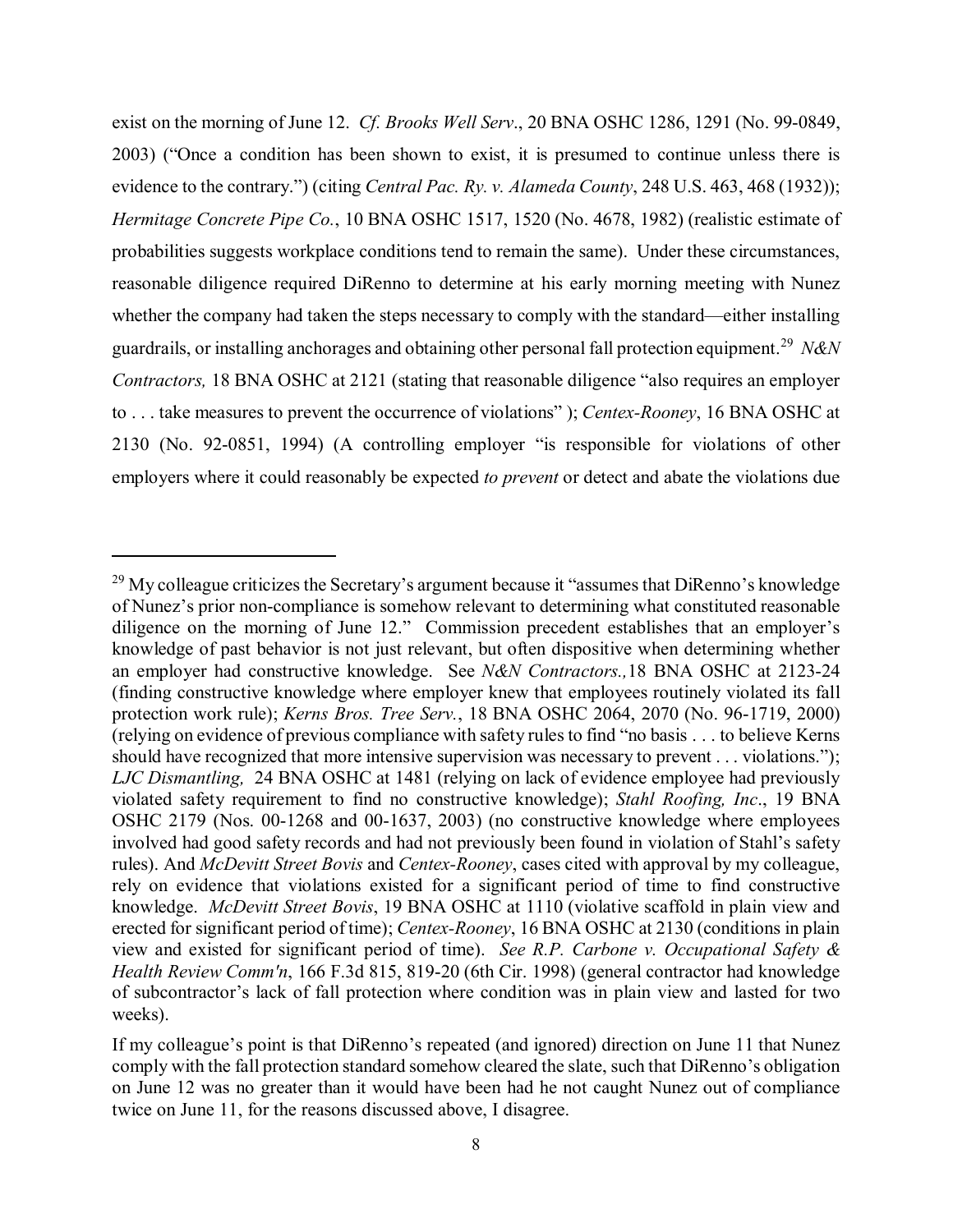to its supervisory authority and control over the worksite.") (emphasis added). In my view, DiRenno's inexplicable failure to do so establishes Evergreen's lack of reasonable diligence.<sup>30</sup>

This finding does not amount to holding Evergreen to the same standard of diligence as is required of an exposing employer. Had it not been for Nunez's repeated failures to comply with the fall protection standard over the few weeks that it had been working at the site, and its two failures to comply on the day before the inspection, DiRenno's safety practices—inspecting the worksite several times a day and ordering correction when he found safety violations—would have likely discharged Evergreen's duty of reasonable care. However, given what DiRenno actually knew about conditions on the fourth floor less than 24 hours earlier—that he had ordered Nunez once in the morning to get fall protection, yet found the company out of compliance a second time in the afternoon—reasonable diligence required DiRenno to at least determine whether Nunez had taken the actions necessary to comply the following morning. No inspection was necessary— DiRenno could have determined when he met with Nunez in his office that morning whether Nunez had in fact taken such actions.<sup>31</sup> Thus, my colleague's claim that this view would require Evergreen to engage in "constant monitoring" is misplaced.

In *Grossman Steel*, the Commission stated the rationale for holding a general contractor responsible for taking reasonable care that its subcontractors are complying with health and safety standards:

[T]he general contractor normally has responsibility to assure that the other contractors fulfill their obligations with respect to employee safety which affect the entire site. The general contractor is well situated to obtain abatement of hazards, either through its own resources or through its supervisory role with respect to other contractors. It is therefore reasonable to expect the general contractor to assure compliance with the standards insofar as all employees on the site are affected.

<span id="page-21-0"></span><sup>&</sup>lt;sup>30</sup> A finding of lack of reasonable diligence is also consistent with compliance officer Johnson's testimony that Nunez workers told him they had been working on the fourth floor for three days without fall protection. Without the installation of anchorages, it is clear that no personal fall protection could have been used during the entire time Nunez was working on that floor.

<span id="page-21-1"></span> $31$  Even if an inspection was somehow required, the lack of anchorages (or any other means of complying with the standard) was in plain view. *R.P. Carbone Const.,* 166 F.3d at 820 (general contractor liable for subcontractor's lack of fall protection because the "violations occurred in plain view and could be seen from all around the worksite"). DiRenno need not have waited until the arrival of the Nunez employees to discover that they had no means to comply with the fall protection standard. He could simply have asked Adam Nunez to show him the guardrails or anchorages and other necessary equipment he planned to use.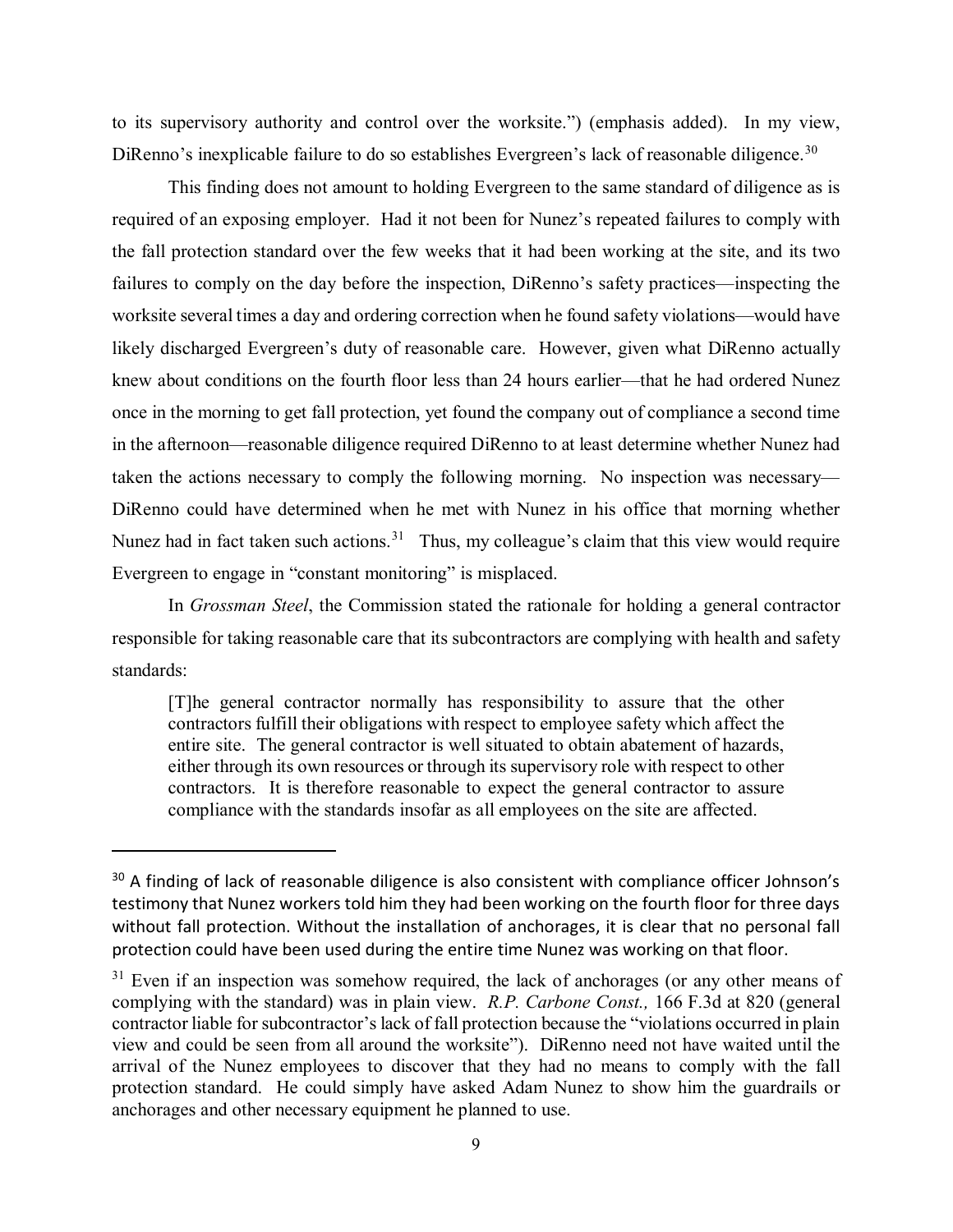*Grossman Steel*, 4 BNA OSHC at 1188. *See Marshall v. Knutson Const. Co.*, 566 F.2d 596, 599  $(8<sup>th</sup> Cir. 1977)$  (same). Here, Evergreen was "well situated to obtain abatement" of Nunez's flagrant fall protection violations. "Reasonable diligence implies effort, attention, and action . . . ." *N&N Contractors*, 18 BNA OSHC at 2124. In my view, Evergreen did not meet this standard.

Therefore, I would affirm the judge's decision and find that Evergreen had constructive knowledge because it failed to exercise reasonable diligence to detect and prevent the violation.

Dated: April 26, 2017 Cynthia L. Attwood

 $\sqrt{s/2}$ 

Commissioner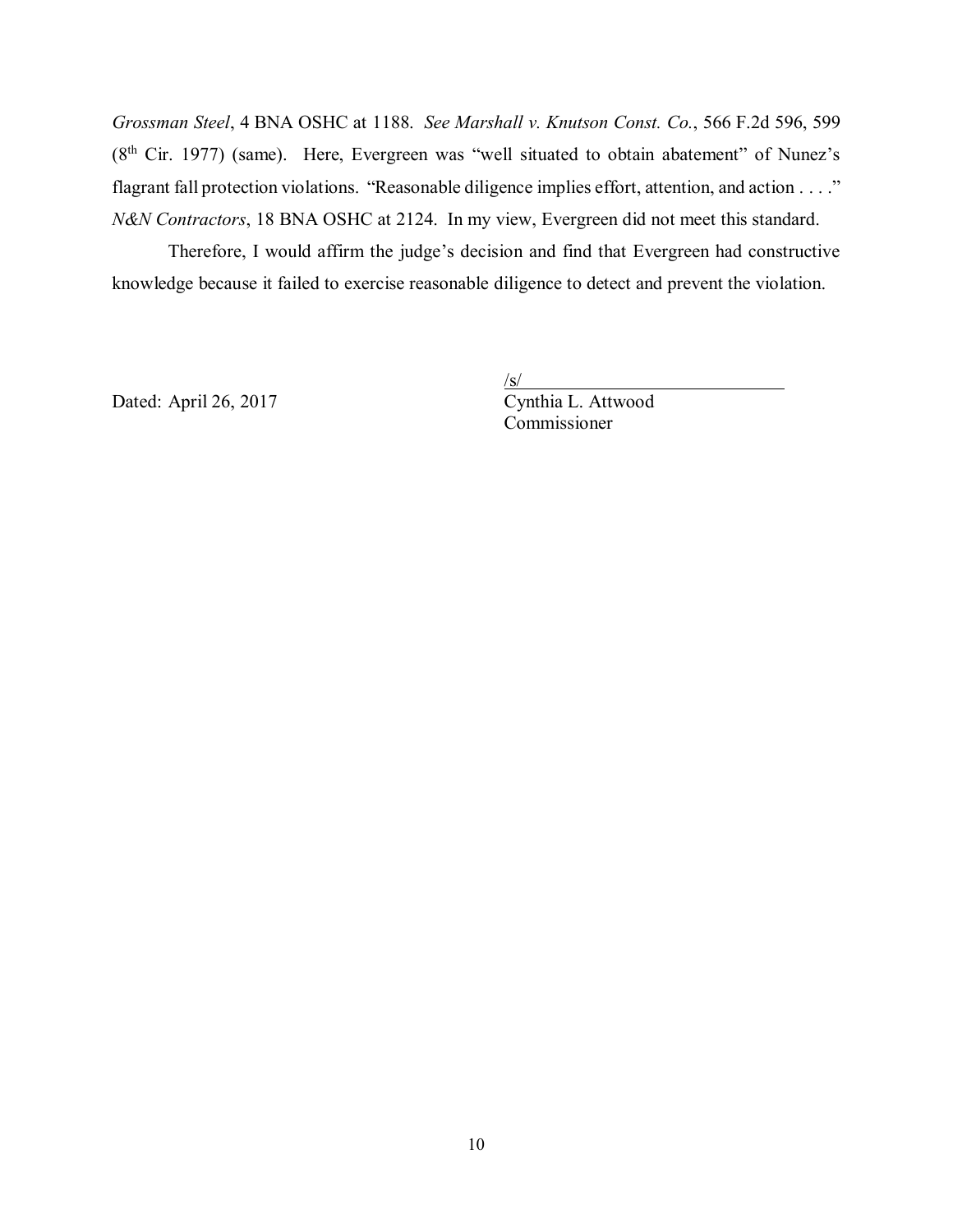## United States of America **OCCUPATIONAL SAFETY AND HEALTH REVIEW COMMISSION** 1924 Building – Room 2R90, 100 Alabama Street SW

Atlanta, Georgia 30303-3104

Secretary of Labor,

Complainant,

v. OSHRC Docket No. **12-2385**

Evergreen Construction Company,

Respondent.

Appearances:

Sophia Haynes, Esquire, U. S. Department of Labor, Office of the Solicitor, Atlanta, Georgia For the Complainant

Andrew N. Gross, General Counsel, H B Training & Consulting, LLC, Lawrenceville, Georgia For the Respondent

Before: Administrative Law Judge Sharon D. Calhoun

## **DECISION AND ORDER**

This proceeding is before the Occupational Safety and Health Review Commission pursuant to § 10(c) of the Occupational Safety and Health Act of 1970 (Act), 29 U.S.C. § 651 *et seq*. Evergreen Construction Company (Evergreen), is a construction company located in Atlanta, Georgia. On June 12, 2012, Occupational Safety and Health Administration (OSHA) compliance officer Charles Johnson conducted an inspection of Evergreen at a jobsite located at 3200 Cobb Galleria Parkway, Atlanta, Georgia, where Evergreen was the general contractor on a project to build a Hyatt House hotel. Based upon Johnson's inspection, the Secretary of Labor (Secretary) on October 1, 2012, issued a Citation and Notification of Penalty (Citation) with one item to Evergreen alleging a serious violation of 29 C. F. R. § 1926.501(b)(1), for failing to provide fall protection for employees. The Secretary proposed a penalty of \$4,410.00 for the Citation. Evergreen timely contested the Citation and proposed penalty.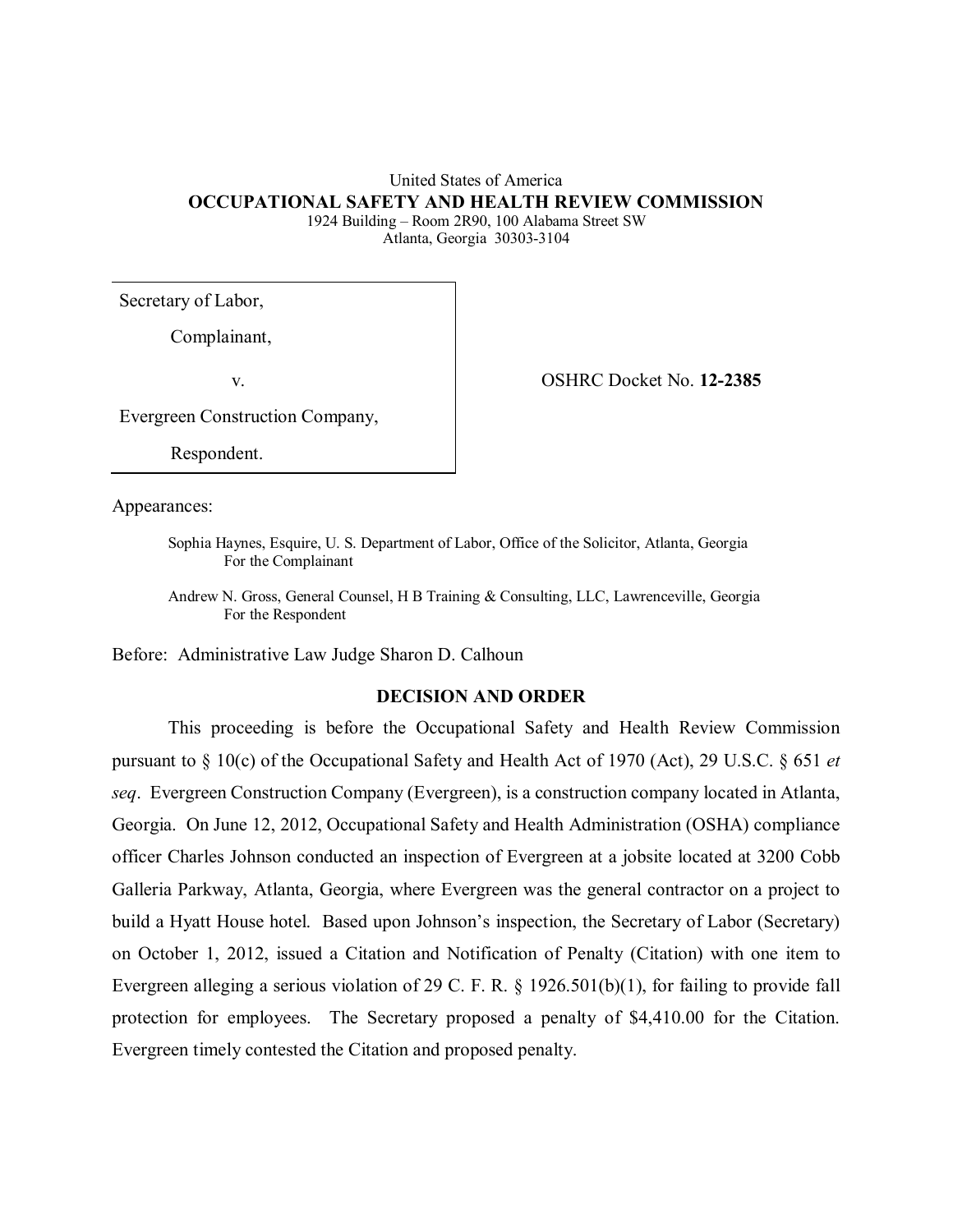The undersigned held a hearing in this matter on January 23, 2014, in Atlanta, Georgia. The parties filed post-hearing briefs on April 25, 2014. For the reasons discussed more fully below, the undersigned affirms the Citation and assesses a penalty in the amount of \$4,410.00.

### **Jurisdiction**

The parties stipulated that jurisdiction of this action is conferred upon the Occupational Safety and Health Review Commission pursuant to  $\S$  10(c) of the Act (Tr.7). The parties also stipulated that at all times relevant to this action, Evergreen was an employer engaged in a business affecting interstate commerce within the meaning of § 3(5) of the Act, 29 U.S.C. § 652(5) (Tr. 8).

#### **Background**

OSHA initiated an inspection of Evergreen's jobsite as a result of an anonymous complaint regarding conditions at the jobsite located at 3200 Cobb Galleria Parkway near Interstate 75 in Atlanta, Georgia (Tr. 16). The building under construction was a Hyatt House hotel, a six story building on three acres of land (Tr. 43; Exhs. C-2, C-3). Evergreen was the general contractor for the jobsite, and there were approximately 20 subcontractors and 40 workers onsite (Tr. 33, 37, 67). As a result of the anonymous complaint, OSHA Compliance Officer Charles Johnson was assigned to conduct an inspection of the jobsite. As Johnson approached the jobsite in his vehicle from the southwest interstate side of the building, he observed employees located next to an unprotected edge of the building, not wearing fall protection (Tr. 17; Exhs. C-4, pp.1-3, 6-11). Johnson circled the entire facility, and saw work was being performed on the building's exterior walls. He observed fall hazards on every corner, on every side of the facility, and that there were no guardrails (Tr. 17). As he circled the facility, Johnson saw a job trailer located on the east side, approximately 25 feet from the front of the building under construction. In an open area nearby, there were materials being staged, a latrine, and a parking lot (Tr. 8). Johnson also observed the building construction manager's trailer was located on the west side, about 25 feet on the northwest side of the building in front of the building (Tr. 18).

The employees Johnson observed when he arrived were working on the fourth floor of the building, which was the top of the building at that time. Johnson estimated the top of the building was approximately 30 feet from the ground floor. The plans reflect the distance was 31 feet (Tr. 23-24). The fourth floor was partially built. There were no walls and there were no guardrails or safety nets around the edges on the fourth floor (Tr. 26-27). Johnson observed employees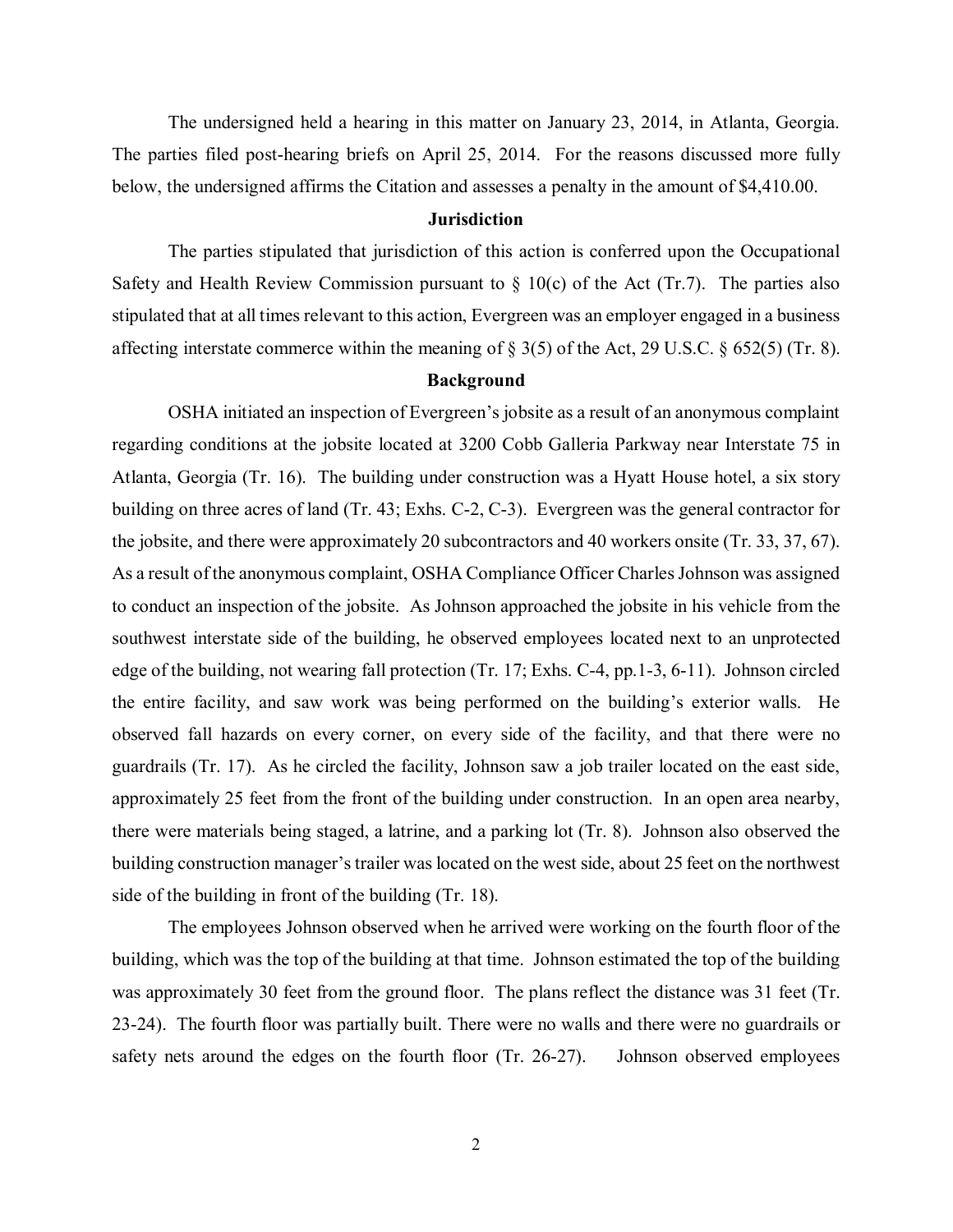working from all edges (Tr. 24, 25; Exh. C-4). All of the edges on the southwest and northeast were unprotected (Tr. 24).

After circling the building, Johnson went into the trailer to conduct an opening conference. He met with Donald DiRenno, onsite construction supervisor, safety manager and superintendent for Evergreen. DiRenno was in a meeting in the conference room at the time Johnson entered the trailer. Johnson explained why he was there (Tr. 34 76-78). Afterwards, he and DiRenno left the conference room and went to DiRenno's office to conduct the opening conference (Tr. 34). While in DiRenno's office, Johnson showed DiRenno, through the office window, the fall protection violations occurring on the jobsite (Tr. 34). DiRenno told Johnson that those employees were employees of Nunez Construction, masonry subcontractor on the jobsite (Tr. 24, 25, 34-35; Exh. R-3). The employees were installing concrete masonry units to construct the walls for the building (Tr. 25).

Once the opening conference was completed, Johnson conducted a walk around inspection accompanied by DiRenno (Tr. 35). While on the fourth floor of the building, Johnson observed there was no personal fall arrest system for the workers on the fourth floor, with the exception of rails near the elevator shaft (Tr. 27; Exh. C-4, pp. 13-14). There also was no place to tie off, in the area on the fourth floor where the employees were working (Tr. 27; Exhs. C-4, pp. 13-14, C-9). Johnson observed an employee without fall protection leaning over the side of the building (Tr. 29). He saw an employee standing on a scaffold on the fourth floor (Tr. 30; Exh. C-4, p. 10). Johnson also observed Mr. Nunez walking approximately two feet from an opening on the fourth floor, where he could fall 31 feet (Tr. 36). DiRenno approached Mr. Nunez, owner of Nunez Construction, and said to him, "Didn't I tell you to get some fall protection on?" (Tr. 37, 39). An Evergreen engineer on the fourth floor was observed marking lines (Tr. 38). This employee acknowledged to Johnson there was no fall protection on the fourth floor, but he did not know why (Tr. 38-39). Nunez Construction employees told Johnson they had been on the fourth floor for three days, and they had never installed fall protection (Tr. 38).

Although there was no fall protection on the fourth floor, fall protection was present on the third floor of the building. The fall protection on the third floor included rails, wire rope and anchorage points against the walls (Tr. 36).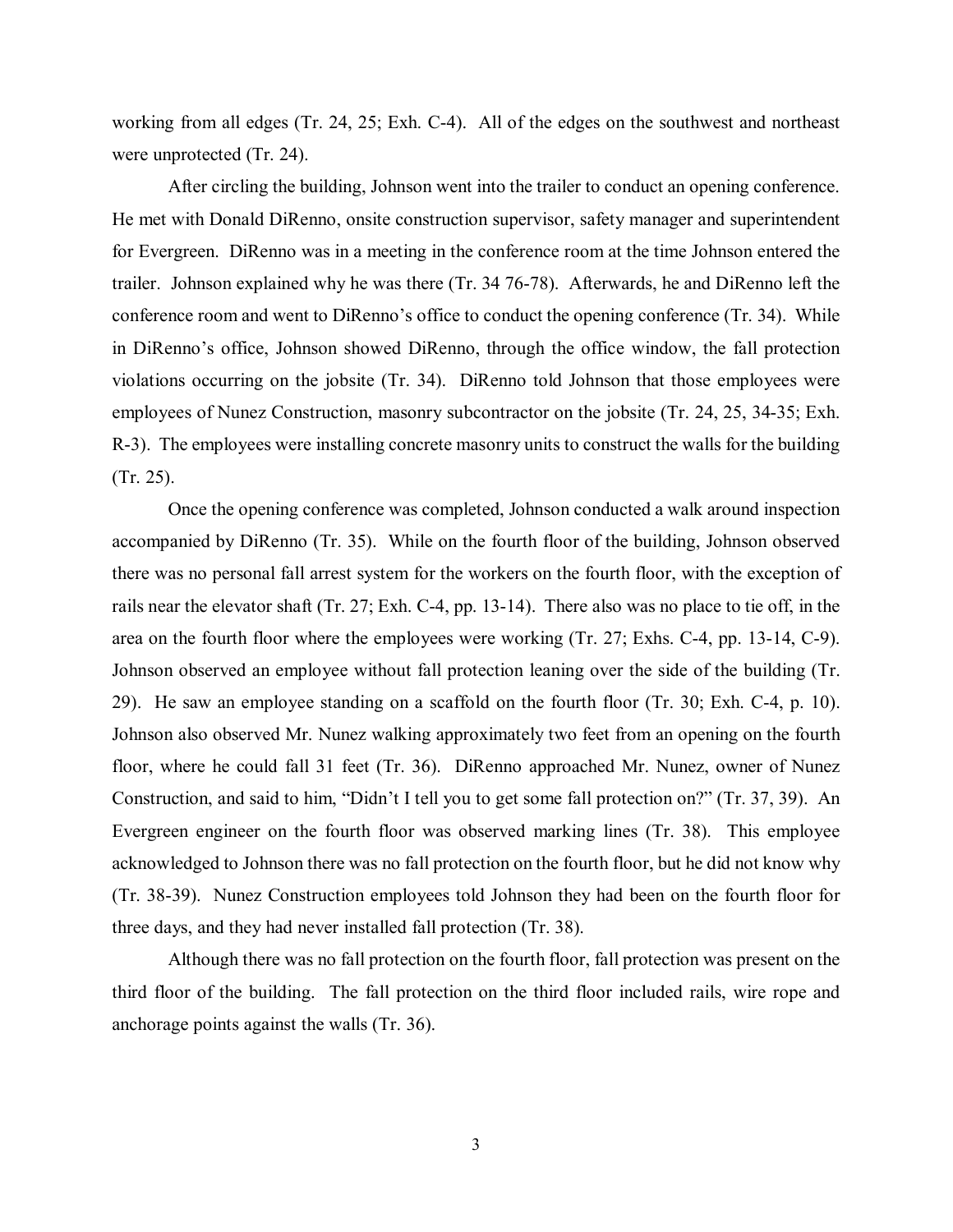As a result of the fall protection violations observed by Johnson during the inspection, the Secretary issued the Citation at issue in this matter to Evergreen due to its authority as controlling employer on the jobsite (Tr. 41).

#### **Discussion**

The Secretary alleges Evergreen violated OSHA's fall protection standard found in Subpart M of Part 1926.

## **The Citation Alleged Serious Violation of § 1926.501(b)(1)**

The Secretary charges Evergreen with a violation of  $\S 1926.501(b)(1)$  of the fall protection standard and alleges in Citation 1, Item 1:

Employees were exposed to fall hazards of 30 feet 8 inches to the ground below while working within 1 foot of the unprotected edge of the  $4<sup>th</sup>$  floor with no fall protection.

Section 1926.501(b)(1) provides:

*Unprotected sides and edges.* Each employee on a walking/working surface (horizontal and vertical surface) with an unprotected side or edge which is 6 feet (1.8m) or more above a lower level shall be protected from falling by the use of guardrail systems, safety net systems, or personal fall arrest systems.

### **Multi-Employer Worksite Policy**

The Secretary issued the instant Citation pursuant to his Multi-Employer Worksite Policy.

The Multi-Employer Worksite Policy is the guidance used by the Secretary for issuing citations to the creating, exposing and controlling employers on a jobsite (CPL 02-00-142). Evergreen does not dispute it was the general contractor on the jobsite with supervisory authority and control over the subcontractors, including Nunez Construction, working on the jobsite (Tr. 33, 41, 53-55, 92). The Secretary contends that as general contractor on the jobsite, Evergreen is responsible for the cited violation due to its position as controlling employer.

None of Evergreen's employees was exposed to the conditions cited by OSHA. Only employees of subcontractor Nunez Construction were exposed. Recent Commission case law provides that the Secretary may cite a non-exposing, controlling employer under the Multi-Employer Worksite Policy. In *Summit Contractors*, 23 BNA OSHC 1196, 1205 (No. 05-0839, 2010), the seminal case on the Commission's current position regarding the policy, the Commission held: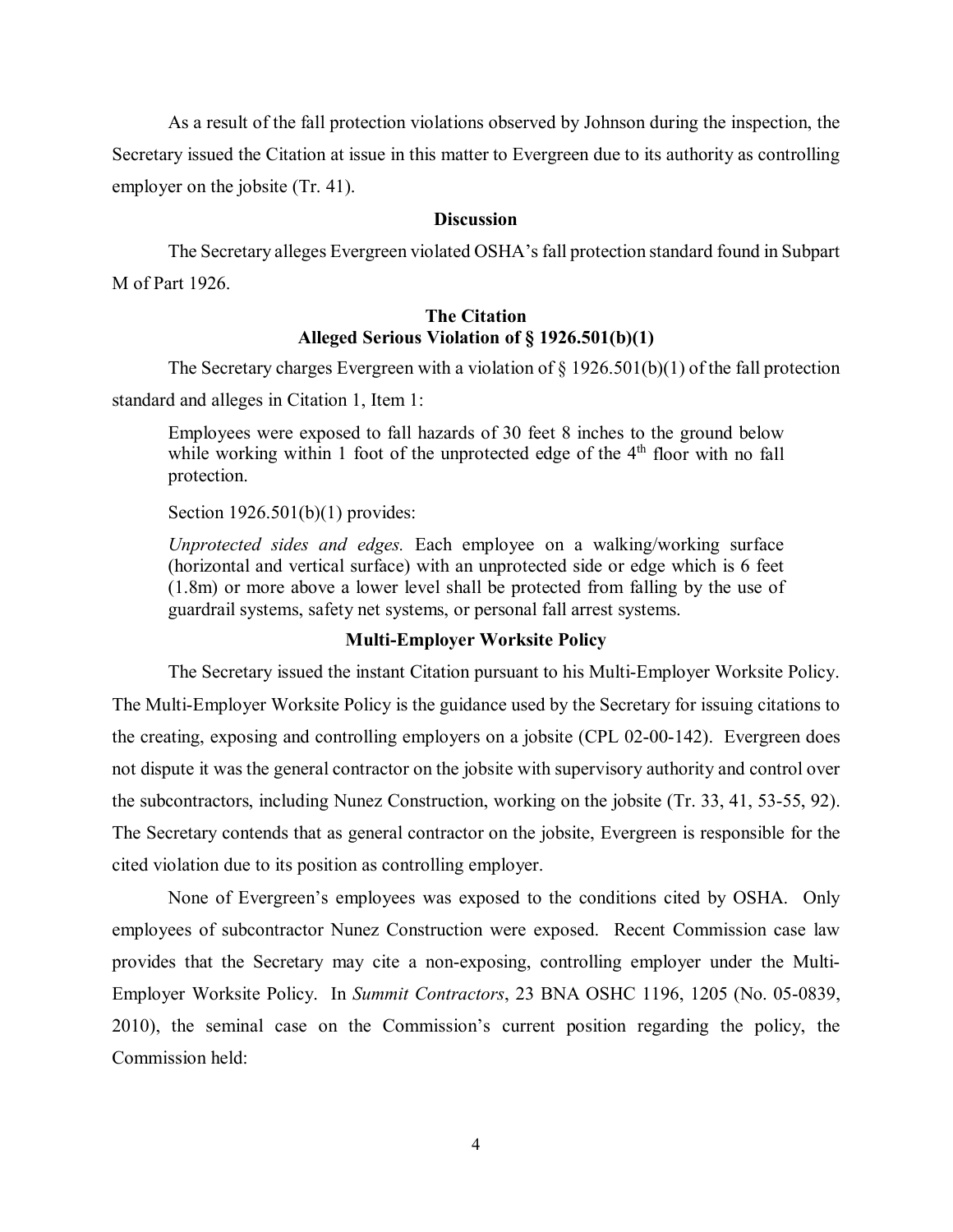"[A]n employer who either creates or controls the cited hazard has a duty under  $\S$  5(a)(2) of the Act... to protect not only its own employees but those of other employers engaged in a common undertaking." *McDevitt Street Bovis,* 19 BNA OSHC at 1109, 2000 CCH OSHD at p. 48,780 (citation omitted). With respect to controlling employer liability "an employer may be held responsible for the violations of other employers where it could be reasonably expected to prevent or detect and abate the violations due to its supervisory authority and control over the worksite." *Id.* (citation omitted); *Grossman Steel,* 4 BNA OSHC 1188, 1975-1976 CCH OSHD at p. 24, 791.

The Secretary asserts the instant Citation was issued to Evergreen because it was the controlling employer on the jobsite (Secretary's brief, p. 15; Tr. 33, 41). Evergreen does not dispute that it was the general contractor with supervisory authority and control over the jobsite. Therefore, as required by *Summit, id.,* Evergreen must exercise reasonable care to prevent and detect violations that may occur on the jobsite.

### **Elements of the Secretary's Burden of Proof**

The Secretary has the burden of establishing the employer violated the cited standard.

To prove a violation of an OSHA standard, the Secretary must show by a preponderance of the evidence that (1) the cited standard applies; (2) the employer failed to comply with the terms of the cited standard; (3) employees had access to the violative condition; and (4) the cited employer either knew or could have known with the exercise of reasonable diligence of the violative condition.

*JPC Group, Inc.*, 22 BNA OSHC 1859, 1861 (No. 05-1907, 2009).

The first three elements of the Secretary's case are undisputed. Evergreen concedes the standard is applicable, the terms of the standard were violated, and employees were exposed to the fall hazard (Evergreen's brief, p. 7). Therefore, the only element for determination is whether Evergreen knew or could have known with the exercise of reasonable diligence of the violative condition.

## *Employer Knowledge*

The Secretary must establish actual or constructive knowledge of the violative conditions by Evergreen in order to prove a violation of the standard. It is the Secretary's burden to adduce sufficient evidence to establish the knowledge element of his case. In order to show employer knowledge of a violation the Secretary must show the employer knew, or with the exercise of reasonable diligence could have known of a hazardous condition. *Dun Par Engineered Form Co*.,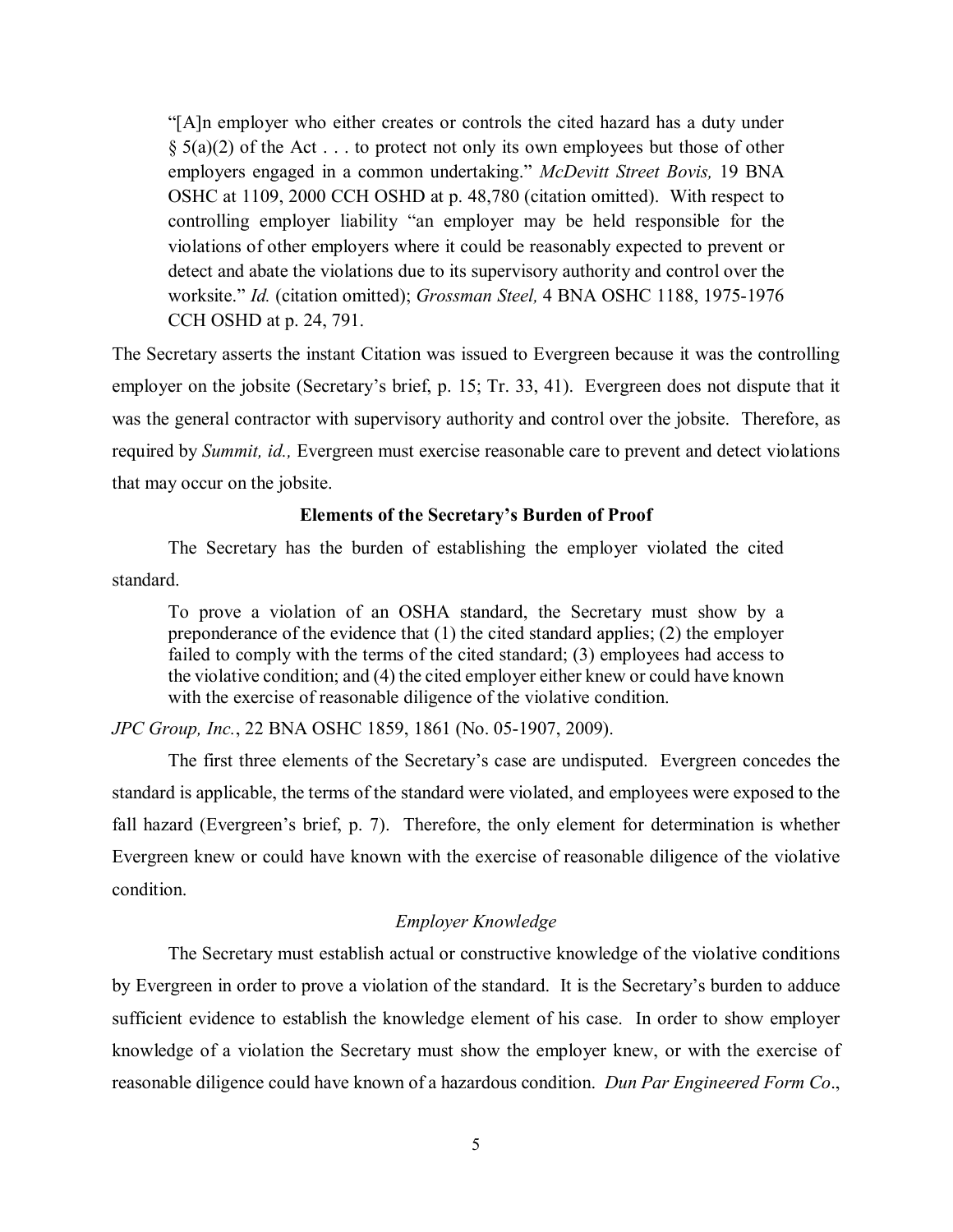12 BNA OSHC 1962, 1965-66 (No. 82-928, 1986). An employer is chargeable with knowledge of conditions which are plainly visible to its supervisory personnel. *A.L. Baumgartner Construction Inc*., 16 BNA OSHC 1995, 1998 (No 92-1022, 1994). Because corporate employers can only obtain knowledge through their agents, the actions and knowledge of supervisory personnel are generally imputed to their employers, and the Secretary can make a prima facie showing of knowledge by proving that a supervisory employee knew of, or was responsible for, the violation. *Todd Shipyards Corp*. 11 BNA OSHC 2177, 2179 (No. 77-1598, 1984).

The Secretary contends that Evergreen had both actual and constructive knowledge of the fall protection violations (Secretary's brief, pp. 9-13). The undersigned disagrees with the Secretary that Evergreen had actual knowledge of the violative conditions on the day of the inspection.

The Court of Appeals for the Eleventh Circuit recently discussed the Secretary's knowledge element in the *ComTran Group, Inc.* decision:

As for the knowledge element [ ], the Secretary can prove employer knowledge of the violation in one of two ways. First, where the Secretary shows that a supervisor had either actual or constructive knowledge of the violation, such knowledge is generally imputed to the employer (citations omitted). An example of actual knowledge is where a supervisor directly sees a subordinate's misconduct. *See e.g., Secretary of Labor v. Kansas Power & Light Co*., 5 O.S.H. Cas. (BNA) 1202, at \*3 (1977)(holding that because the supervisor directly saw the violative conduct without stating any objection, "his knowledge and approval of the work methods employed will be imputed to the respondent"). An example of constructive knowledge is where the supervisor may not have directly seen the subordinate's minconduct but he was in close enough proximity that he should have. *See, e.g., Secretary of Labor v. Hamilton Fixture*, 16 O.S.H. Cas. (BNA) 1073 \*17-19 (1993) (holding that constructive knowledge was shown where the supervisor, who had just walked into the work area, was 10 feet away from the violative conduct). In the alternative, the Secretary can show knowledge based upon the employer's failure to implement an adequate safety program, see *New York State Elec. & Gas Corp.,*  88 F.3d 103, 105-06 (2d Cir. 1996) (citations omitted), with the rationale being that ---in the absence of such a program ---the misconduct was reasonably foreseeable.

*ComTran Group Inc.*, 722 F.3d 1304, 1307-1308 (11<sup>th</sup> Cir. 2013).

 Actual knowledge refers to an awareness of the existence of the conditions allegedly in noncompliance. *Omaha Paper Stock Co.*, 19 OSHC 2039 (No. 01-3968, 2002).Although the violative conditions were in plain view, there is no evidence in the record to show that Evergreen was aware on the day of the inspection that Nunez Construction employees were working without fall protection.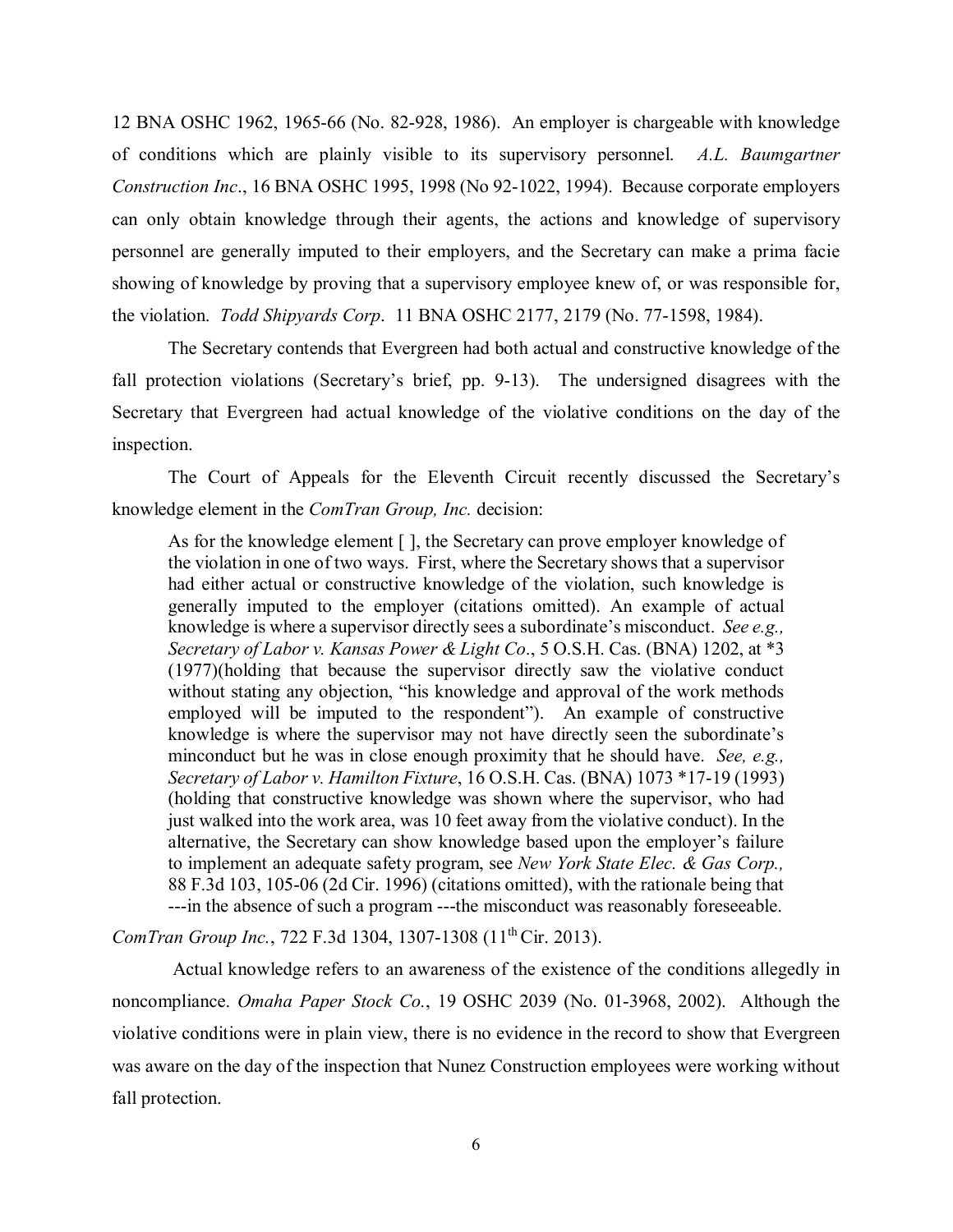The Secretary argues that actual knowledge is established by the fact that Nunez Construction employees working without fall protection could be seen from the window in DiRenno's office (Secretary's brief, p. 10). There is no evidence, however, that DiRenno saw the employees from his office at the time the employees were working without fall protection. Instead, the evidence shows that on the day of the inspection, DiRenno was conducting a meeting in a conference room in the trailer at the time Johnson approached the trailer between 10:00 a.m. and 11:00 a.m. (Tr. 35, 76). The meeting began at approximately 8:00 a.m. (Tr. 77). Nunez Construction typically began work between 8:00 a.m. and 9:00 a.m. (Tr. 72). When Johnson entered the trailer, he first met DiRenno in the conference room, at which time DiRenno took him to his office (Tr. 34). While they were in DiRenno's office, Johnson showed DiRenno the employees could be seen from his office window working without fall protection. DiRenno responded the employees were Nunez Construction employees. Other than when Johnson directed DiRenno to look out of his office window at the employees, there is no evidence that DiRenno actually saw the employees working without fall protection, or even that DiRenno was in his office at the time they were working unprotected. There was no evidence adduced at the hearing that he or any other Evergreen employee, through whom knowledge could be imputed, was aware that Nunez employees had begun working that morning or were seen working without fall protection.

The Secretary also asserts that actual knowledge is established by the admissions of DiRenno and Will Goodwin, Evergreen's Senior Project Manager (Secretary's brief, p. 10). Both DiRenno and Goodwin testified they knew Nunez Construction did not use fall protection prior to the date of the inspection. Neither, however, testified to being aware Nunez Construction failed to use fall protection on the day of the inspection. If the Citation had alleged violations for any of the days referred to by DiRenno and Goodwin, actual knowledge could be established based on their testimony. The Citation issued in this matter, however, alleges the violation occurred only on June 12, 2012, the day of the inspection. DiRenno's and Goodwin's knowledge do not establish actual knowledge on the date cited.

 The Secretary further argues that actual knowledge is established by Evergreen's admissions that there were no guardrails or attachment points on the fourth floor of the building (Secretary's brief, p. 10). The Secretary's argument is two-fold: (1) Evergreen created the conditions and therefore was aware of the lack of fall protection; and (2) because Evergreen knew there were no guardrails or attachment points for employees, it was aware Nunez Construction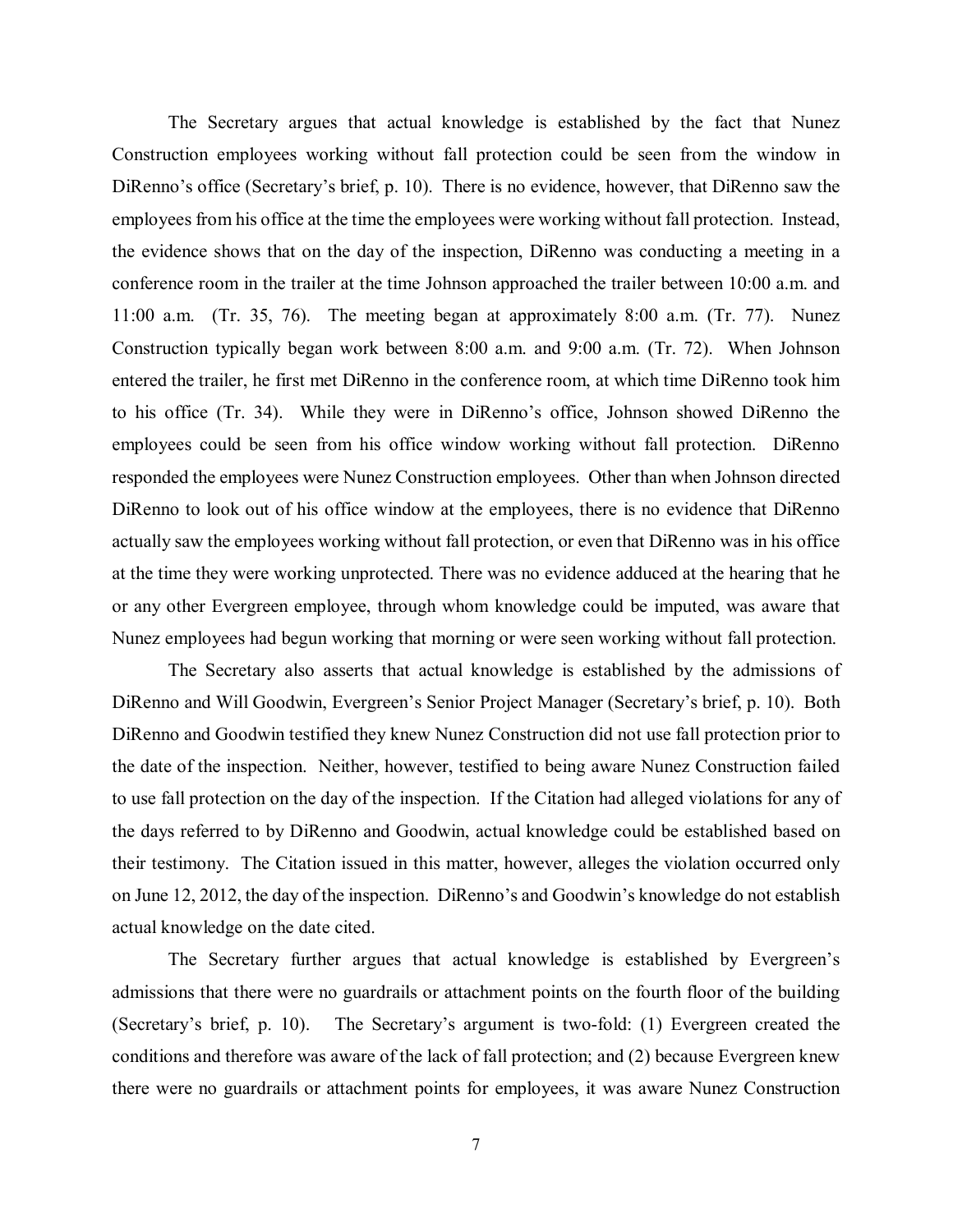employees were working without fall protection. This argument fails to establish actual knowledge. It is essentially a reasonable diligence argument for constructive knowledge, the "could have known" portion of the knowledge element.

 Constructive knowledge depends on "whether, with the exercise of reasonable diligence, [the employer] could have discovered the [violative condition]." *Donohue Indus., Inc.*, 20 BNA OSHC 1346, 1348-49 (No. 99-0191, 2003). "Whether an employer was reasonably diligent involves a consideration of several factors, including the employer's obligation to have adequate work rules and training programs to adequately supervise employees, to anticipate hazards to which employees may be exposed, and to take measures to prevent the occurrence of violations." *Donohue Indus., Inc.,* id at 1349. Here, the undersigned finds Evergreen could have discovered the violative condition.

As argued by the Secretary, Evergreen was aware that there were no physical barriers or safety nets to protect employees from falling, and no tie off points for employees. Therefore, Evergreen "could have known" employees working near the edge on the fourth floor of the building would be unprotected from falls of 31 feet. Further, Evergreen had prior knowledge Nunez employees did not use fall protection as required on the jobsite. DiRenno testified that prior to the OSHA inspection, he warned Nunez employees about not using fall protection; took them off the job until they acquired fall protection; and sent them home for not utilizing fall protection. DiRenno testified he even sometimes provided fall protection equipment for the Nunez employees (Tr. 71). He testified he observed safety violations by Nunez Construction several times:

Q: Now, do you recall how many occasions did you have to observe safety violations by Nunez Construction?

A: Several.

Q: And, could you walk us though each of them to the extent of your recollection? A: Yes. You know, as I was doing my inspections, several things. Nunez's safety harnesses, people not even dressed properly, not wearing the proper safety equipment, such as hard hats, work boots, not only safety harnesses and lanyards and tie-offs, I stop the work, we stopped these employees from working, I brought him over or his foreman who wasn't always on site.

I brought his foreman over, explained to him that we needed to stop the work, needed a get proper dress, proper harnesses, proper lanyards, whatever the situation might be, and stopped the work until they got them.

And then, eventually, just remove them from the job after I've talked to them, after I stopped the work, I said "You guys need to go home. Come back tomorrow. Come back when you have the proper equipment."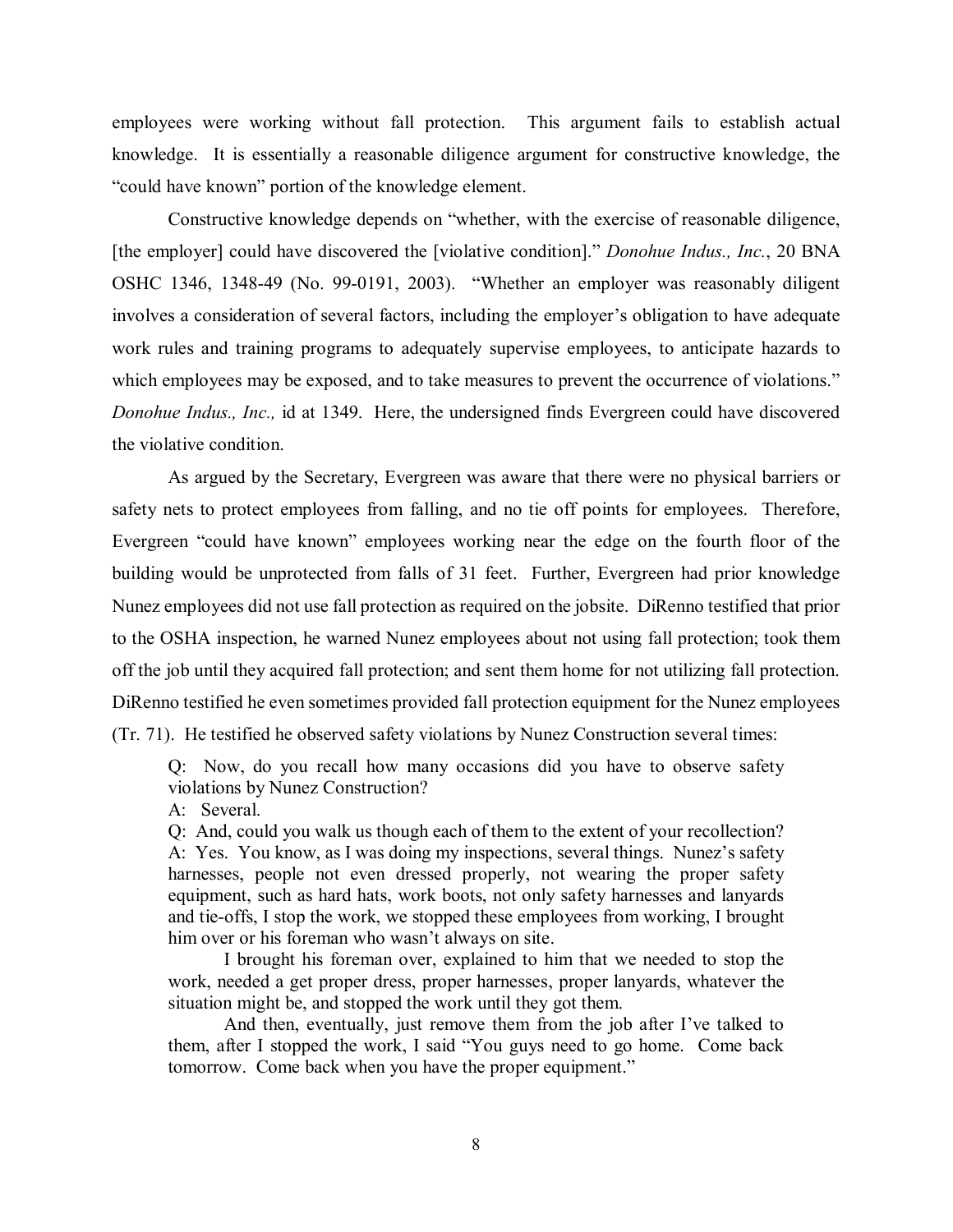(Tr. 69-70).

. . .

Q: And, you said there were several instances that you had addressed safety problems with Mr. Nunez or his foreman?

A: Yes.

Q: Now, I believe you stated that you sent some of them home. Why would you sometimes send them home on some occasions and not send them home on other occasions?

A: Well, some things, like I said, were just a hard hat or work boots which they had in their truck. They went down and got the hard hat and got the work boots, came and showed it to me and I let them go back to work.

Q: And, what about safety violations that involved fall protection?

A: Fall protection violations, I sent them home. I stopped the work, brought them all down to the ground, lectured them and sent them home.

Q: Can you recall - -

A: Well, I sent them off the job. I don't know if they went home, but I sent them off the site.

(Tr. 70–71). According to DiRenno, he probably provided Nunez Construction employees with fall protection equipment such as harnesses, rails, lanyards, personal fall protection, enough for one or two people, maybe two or three times (Tr. 71).

The evidence also reveals that DiRenno knew the Nunez Construction employees did not wear fall protection the morning and afternoon of the day before the OSHA inspection (Tr. 35, 63). In addition, on the day of the OSHA inspection, after the opening conference, DiRenno told Mr. Nunez, "Didn't I tell you to get some fall protection on?" (Tr. 37, 39).

Although Nunez Construction had been on the jobsite only a few weeks, its reputation for not wearing fall protection was well known by DiRenno. Further, DiRenno testified they were not very reliable regarding "man power, safety, showing up to the job at the proper time; pretty much everything in general" (Tr. 74). In light of DiRenno's awareness of Nunez Construction's propensity to work without the necessary fall protection, if Evergreen had exercised reasonable diligence and inspected the area of the worksite where Nunez Construction was working when they began work on the jobsite on the day of the inspection, it would have discovered the employees were working without fall protection. The evidence reveals a two to three hour time period between 8:00 a.m. or 9:00 a.m. when Nunez Construction began work on the building, to 10:00 a.m. or 11:00 a.m. when Johnson arrived at the conference room, during which an inspection could have been conducted to determine whether Nunez Construction's employees were protected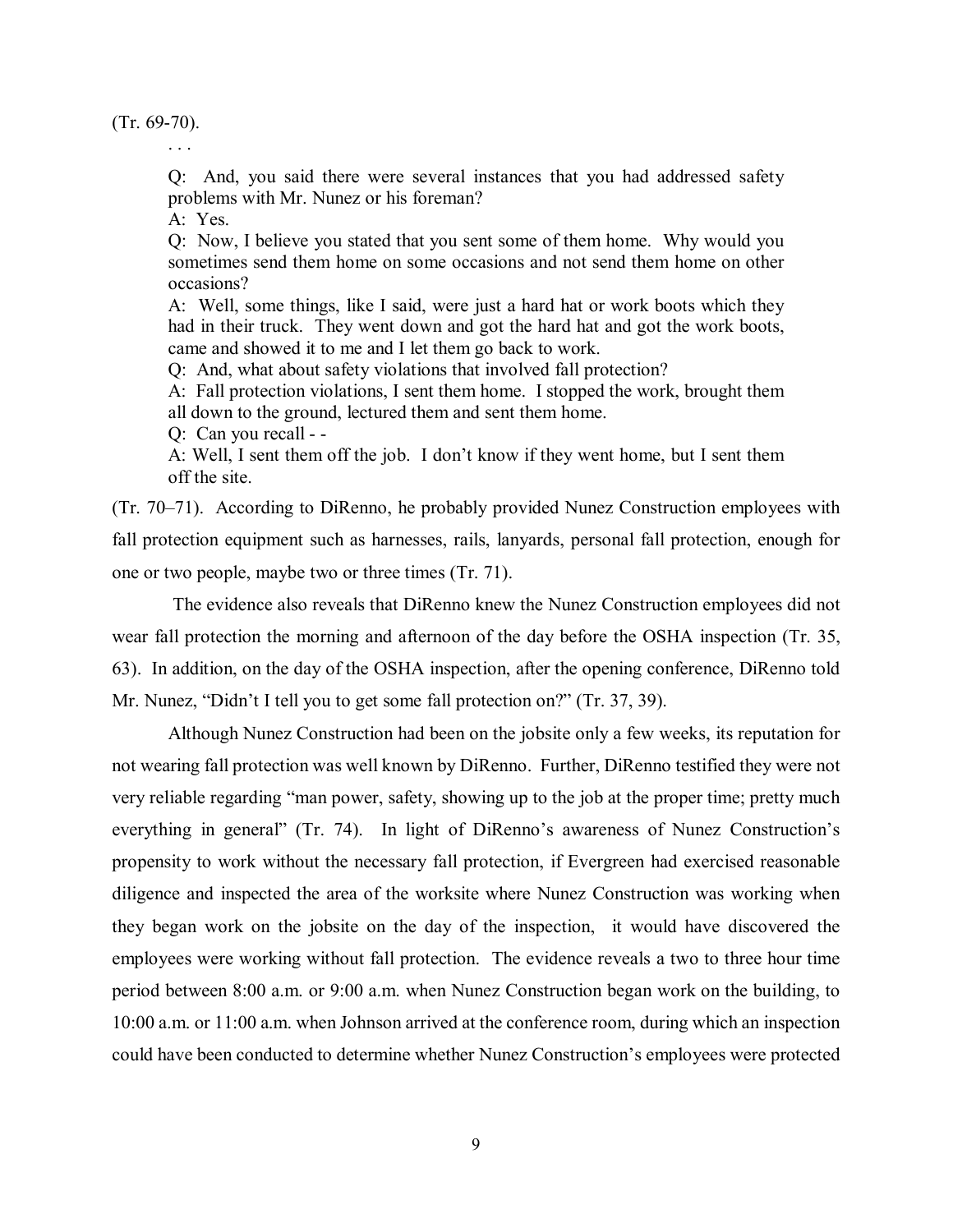from fall hazards. The violative conditions were not discreet. They were in plain view, and with the exercise of reasonable diligence, Evergreen could have known they existed.

The record is clear that Evergreen had a superintendent in charge of safety on the jobsite, had a safety program in place, conducted safety meetings, trained employees, sent emails regarding fall protection and inspected the jobsite regularly (Tr. 67, 72, 83, 84; Exhs. C-6, C-7, C-8). This is commendable. If those measures had been implemented effectively with respect to Nunez Construction, its employees may not have been exposed to fall hazards. As set forth above, the record evidence reveals that Evergreen took some steps to get Nunez Construction to comply with the fall protection requirements. Many of those steps, however, did not comply with the requirements of its safety program which required written warnings and termination from the jobsite (Tr.; Exh. C-6, p. 4-11).<sup>[32](#page-32-0)</sup> Evergreen's Site Specific Safety Plan specifically makes Section 4 of Evergreen's Safety Plan addressing enforcement and its progressive discipline policy effective to subcontractors on the jobsite (Exhs. C-6, p. 4-11, C-7, p.3). The measures actually implemented at the jobsite were not effective in securing the compliance of Nunez Construction with the fall protection requirements of the cited standard on the jobsite, specifically on the day of the inspection. The undersigned finds Evergreen had constructive knowledge of the violative conditions. The Secretary has established a violation of  $\S 1926.501(b)(1)$ .

The Secretary issued the Citation as a serious violation. Under  $\S 17(k)$  of the Act, a serious violation exists if there is a "substantial probability that death or serious physical harm could result" from the violation. A fall from 30 feet to the ground would likely result in serious physical harm. Johnson testified it could result in death (Tr. 27). The violation is properly classified as serious.

<span id="page-32-0"></span> $32$  Evergreen terminated its contract with Nunez Construction in August 2012, however the record fails to substantiate the termination was due to its failure to use fall protection (Tr. 101-102). DiRenno testified "I think it was a combination of everything: schedules, performance, manpower, safety and a combination of other things is why they were terminated" (Tr. 89).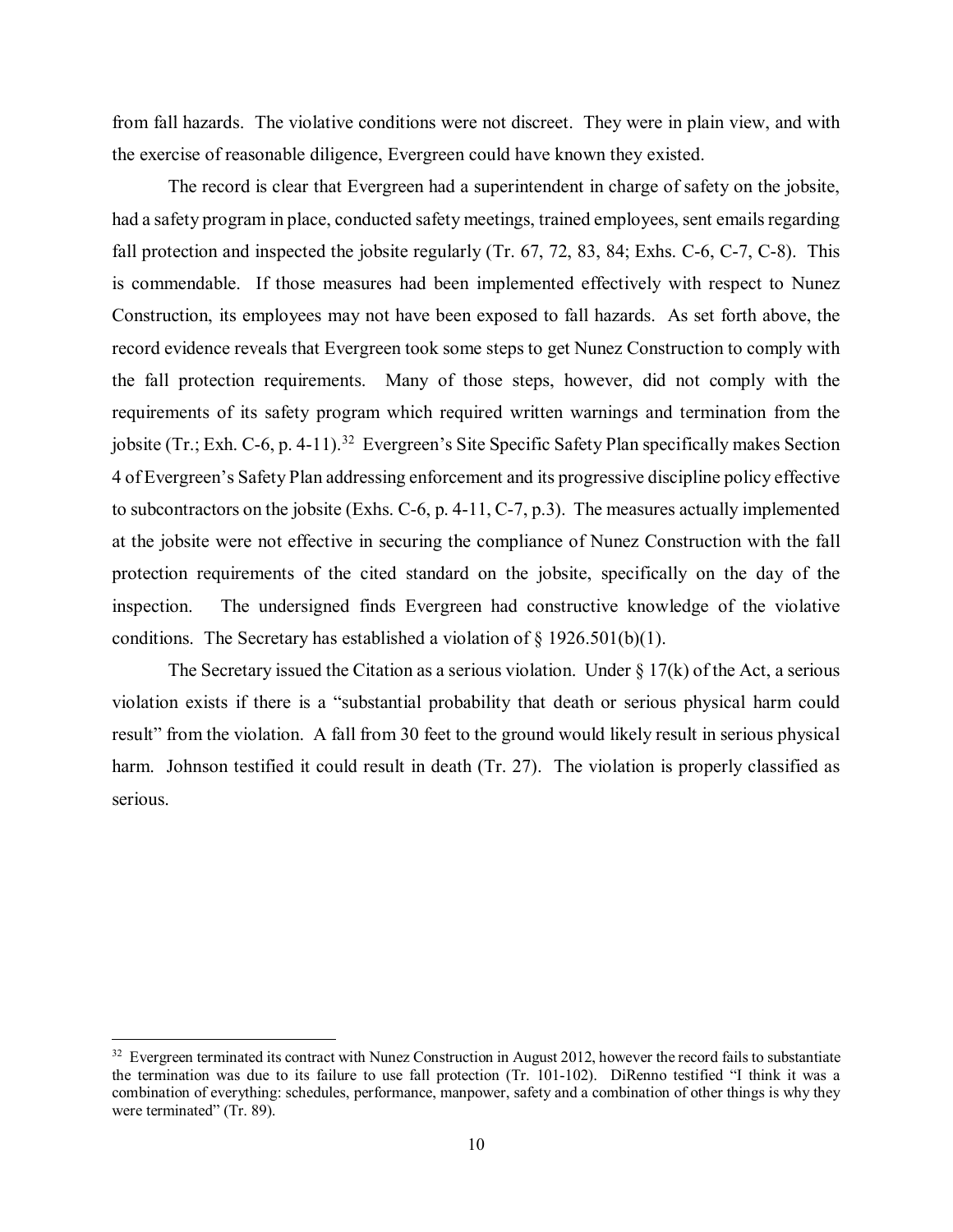## **Penalty Determination**

The Commission "is the final arbiter of penalties . . . ." *Hern Iron Works, Inc.*, 16 BNA OSHC 1619, 1622, (No. 88-1962, 1994), *aff'd*, 937 F.2d 612 (9th Cir. 1991) (table); *see Valdak Corp.*, 17 BNA OSHC 1135, 1138 (No. 93-0239, 1995) ("The [OSH] Act places limits for penalty amounts but places no restrictions on the Commission's authority to raise or lower penalties within those limits."), *aff'd*, 73 F.3d 1466 (8th Cir. 1996). In assessing a penalty, the Commission gives due consideration to all of the statutory factors with the gravity of the violation being the most significant. OSH Act § 17(j), 29 U.S.C. § 666(j); *Capform Inc.*, 19 BNA OSHC 1374, 1378 (No. 99-0322, 2001), *aff'd*, 34 F. App'x 152 (5th Cir. 2002) (unpublished). "Gravity is a principal factor in a penalty determination and is based on the number of employees exposed, duration of exposure, likelihood of injury, and precautions taken against injury." *Siemens Energy and Automation, Inc.,*  20 BNA OSHC 2196, 2201 (No. 00-1052, 2005). Section 17(j) of the OSH Act, 29 U. S. C. § 666(j), requires the Commission to give due consideration to the gravity of the violation and the employer's size, history of violation, and good faith." *Burkes Mechanical Inc.,* 21 BNA OSHC 2136, 2142 (No. 04-0475, 2007).

Evergreen had thirty employees under its control, however, only three were employed by the establishment and covered by the inspection (Exh. C-1). Due to its small size a 30% reduction in penalty was applied. In addition, a 10% reduction was allowed since Evergreen had been inspected within the previous five years, with no history of serious OSHA violations (Exh. C-1). No reduction in the penalty for good faith was permitted because there were deficiencies in the implementation of Evergreen's safety program (Exh. C-1).

The undersigned agrees with the Secretary's assessment as to the gravity of the violation, which was rated a high due to the high possibility of permanent disability or death should an employee fall, and the greater probability of an injury occurring because employees worked within one foot of the edge (Exh. C-1). Three employees were exposed to the fall hazard. Accordingly, it is determined that the proposed penalty of \$4,410.00 is appropriate for the Citation.

## **FINDINGS OF FACT AND CONCLUSIONS OF LAW**

The foregoing decision constitutes the findings of fact and conclusions of law in accordance with Rule 52(a) of the Federal Rules of Civil Procedure.